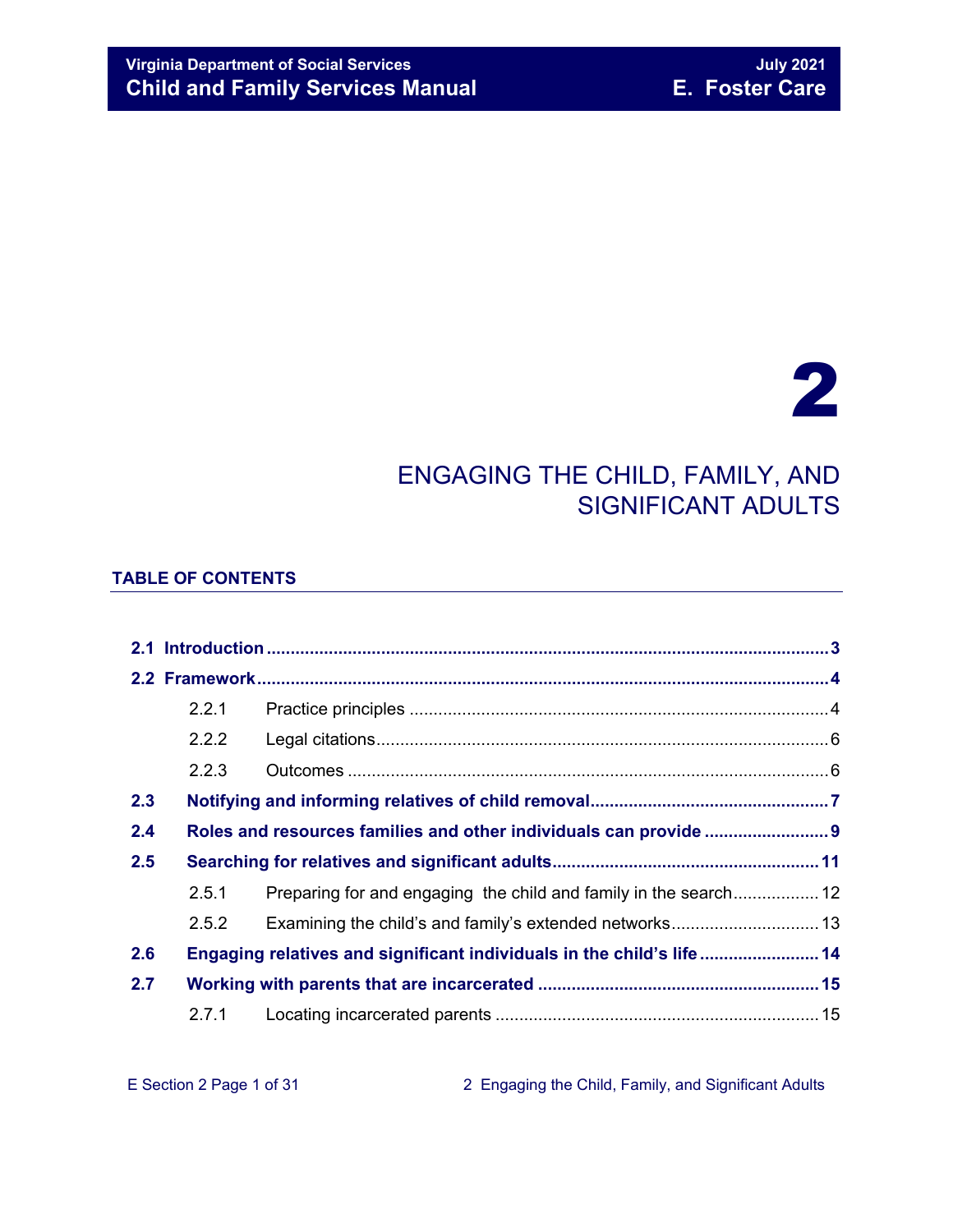| 2.11 |       |                                                          |  |
|------|-------|----------------------------------------------------------|--|
| 2.10 |       |                                                          |  |
|      | 2.9.5 |                                                          |  |
|      | 2.9.4 |                                                          |  |
|      | 2.9.3 |                                                          |  |
|      | 2.9.2 |                                                          |  |
|      | 2.9.1 |                                                          |  |
| 2.9  |       |                                                          |  |
|      | 2.8.2 |                                                          |  |
|      | 2.8.1 |                                                          |  |
| 2.8  |       |                                                          |  |
|      | 2.7.6 | Documenting involvement of parent who is incarcerated 18 |  |
|      | 2.7.5 |                                                          |  |
|      | 2.7.4 |                                                          |  |
|      | 2.7.3 |                                                          |  |
|      | 2.7.2 |                                                          |  |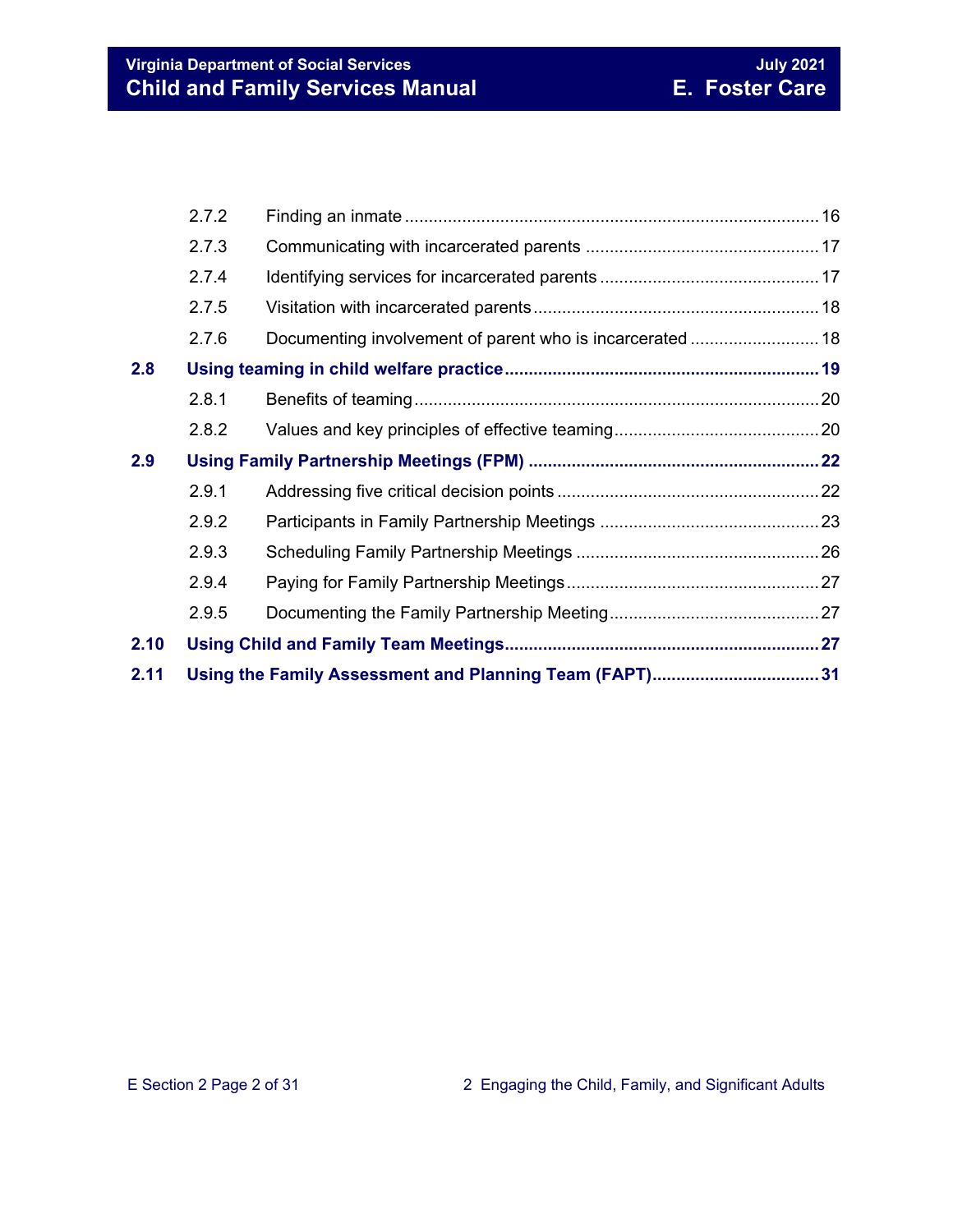# 2

## ENGAGING THE CHILD, FAMILY, AND SIGNIFICANT ADULTS

## <span id="page-2-0"></span>**2.1 Introduction**

Family engagement involves all aspects of partnering with youth and families in a deliberate manner to make well-informed decisions about safety, permanency, lifelong connections, and well-being. Family engagement is an intentional practice with utilization of particular skill sets to ensure relationships develop. Family engagement is founded on the principle that communicating openly and honestly with families supports disclosure of culture, family dynamics, and personal experiences. Engagement goes beyond mere involvement; it is about motivating and empowering youth and families to acknowledge their own underlying needs, positive capacities, and supports. True engagement supports families in taking an active role in creating change. It means engaging the child's birth parents, prior custodians, and family members, as well as other community members and adults who are significant to the child and family, consistent with the child's best interests in all aspects of permanency planning for the child.

Family engagement involves notifying relatives, both maternal and paternal, that the child is or will be placed in foster care, searching for extended family and community networks, aggressively pursuing leads, discussing roles and resources the family members and significant adults can provide, engaging them in the child's life, and establishing permanent supports and lifelong connections for the child.

Family engagement is important throughout the child's involvement with the child welfare system to:

• Ensure the child's safety.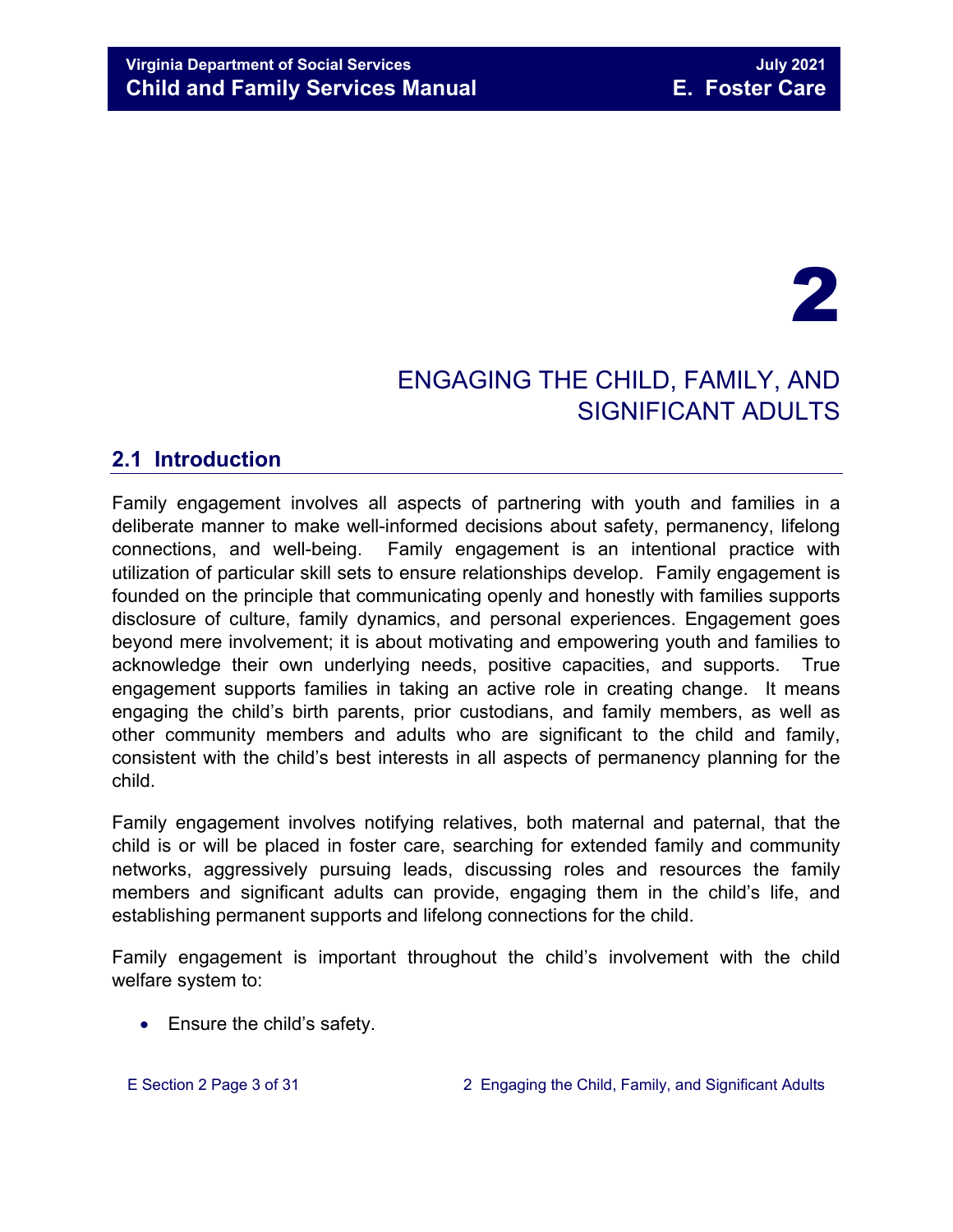- Stabilize the child's family when in crisis.
- Prevent the child's placement in foster care.
- Provide supports for the child when foster care placement is necessary.
- Ensure service plans respond to the strengths, needs, and desires of the child and family.
- Reunify the child safely with his or her family when separation was necessary.
- Find permanent families when the child cannot return home.
- Establish the roles of family members in caring and supporting the child.
- Provide lifelong connections for the child.
- Transition the child to permanency.
- Connect the child and family to post-permanency resources for stability and success in life.

### <span id="page-3-0"></span>**2.2 Framework**

Local departments of social services (LDSS) shall meet federal and state legal requirements, and should use sound practice principles to achieve desired outcomes and to guide decision making on the engagement of the child, family, and community.

#### <span id="page-3-1"></span>**2.2.1 Practice principles**

Three fundamental principles in Virginia's Children's Services System Practice Model provide the philosophical basis and guide practice for decision making while engaging children and families:

#### **First, we believe in family, child, and youth-driven practice.**

• Children and families will be treated with dignity and respect. The voices of children, youth, and parents are heard, valued, and considered in the decision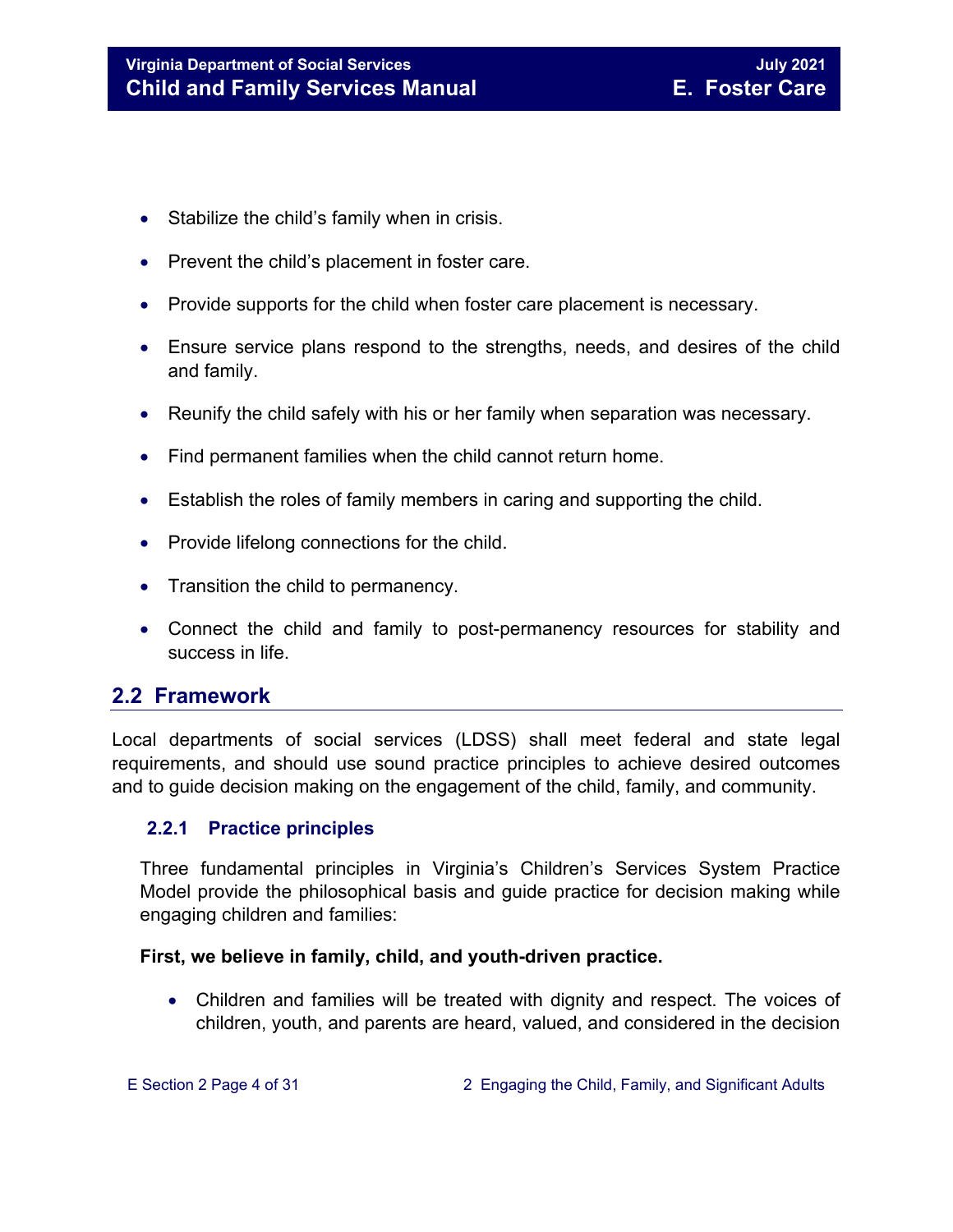making regarding safety, permanency, and well-being as well as in service and educational planning and in placement decisions.

- Each individual's right to self-determination will be respected within the limits of established community standards and laws.
- Family members are the experts about their own families. It is our responsibility to understand children, youth, and families within the context of their own family rules, traditions, history, and culture.
- Children have a right to connections with their biological family and other caring adults with whom they have developed emotional ties.
- We engage families in a deliberate manner. Through collaboration with families, we develop and implement creative, individual solutions that build on their strengths to meet their needs. Engagement is the primary door through which we help youth and families make positive changes.

#### **Second, we believe that all children and youth need and deserve a permanent family.**

- Lifelong family connections are crucial for children and adults. It is our responsibility to promote and preserve kinship, sibling, and community connections for each child. We value past, present, and future relationships that consider the child's hopes and wishes.
- Permanency is best achieved through a legal relationship such as parental custody, adoption, kinship care, or guardianship. Placement stability is not permanency.

#### **Third, we believe in partnering with others to support child and family success in a system that is family-focused, child-centered, and community-based.**

- We take responsibility for open communication, accountability, and transparency at all levels of our system and across all agencies.
- Community support is crucial for families in raising children.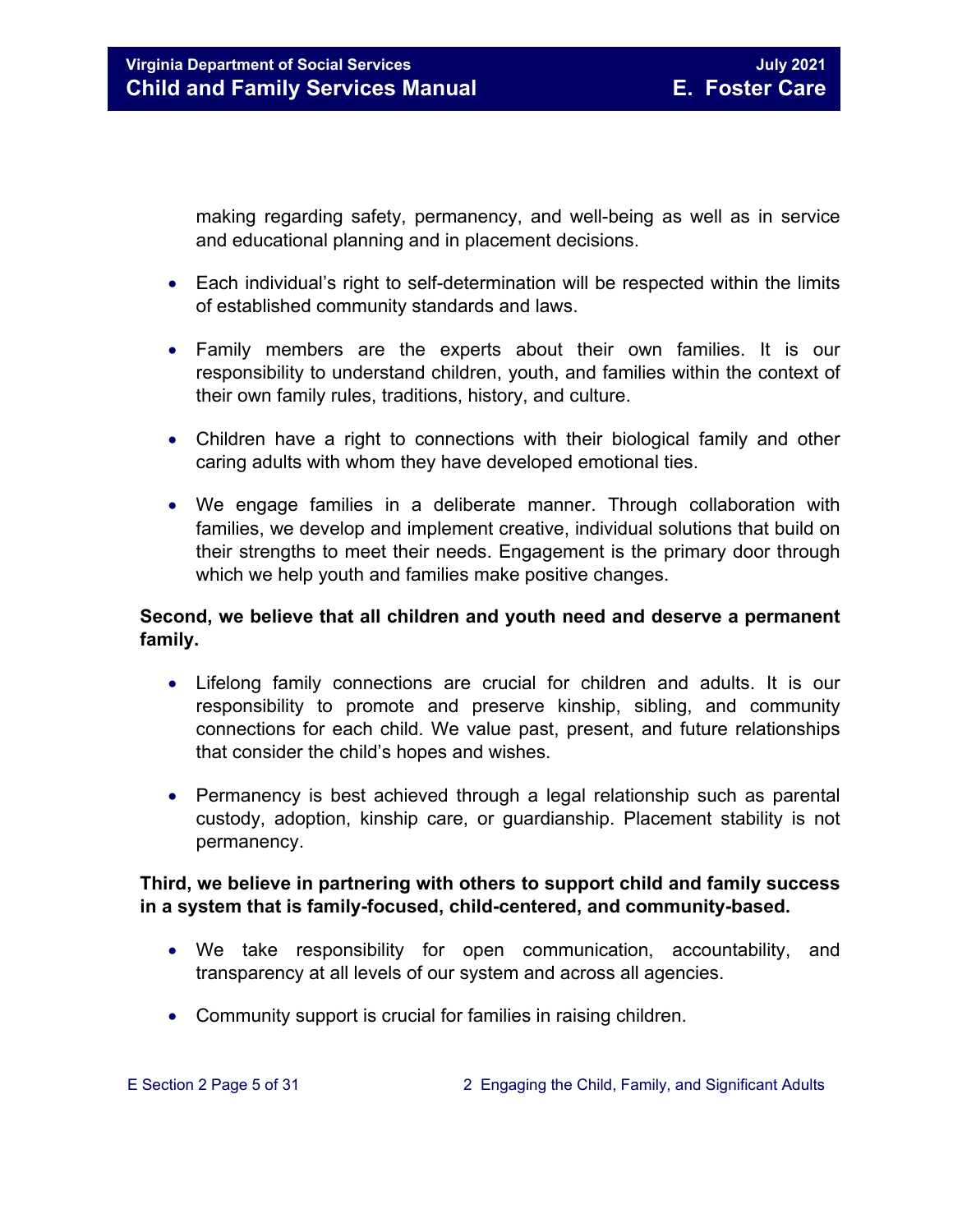#### <span id="page-5-0"></span>**2.2.2 Legal citations**

The legal framework and specific requirements for engaging children and families when children are at risk of or in foster care are delineated in federal and state law. Key citations are provided below. See the law for complete language by clicking on the citation.

- **Identifying and notifying relatives of the child's removal from home** 
	- o [Social Security Act, Title IV, § 471 \(a\) \(29\) \[42 USC 671\]](http://www.ssa.gov/OP_Home/ssact/title04/0471.htm)
- **Identifying a relative for kinship foster care** 
	- $\circ$  § [63.2-900.1](https://law.lis.virginia.gov/vacode/63.2-900.1/)
- **Seeking out relatives first as a placement option** 
	- o § [63.2-900](https://law.lis.virginia.gov/vacode/63.2-900/)
- **Providing for family and foster parent participation in the family assessment and planning team (FAPT)** 
	- $\circ$  § 2.2-5208

#### <span id="page-5-1"></span>**2.2.3 Outcomes**

Engaging the child, families, and significant adults in the lives of children at risk of, or placed in, foster care helps LDSS achieve the following outcomes required in the federal Child and Family Services Review, each with specific outcome measures:

#### **Permanency Outcome 1: Children have permanency and stability in their living situations.**

- Fewer children are placed in out-of-home care.
- More children leave foster care and achieve permanency.
- Children achieve permanency with shorter lengths of stay in foster care.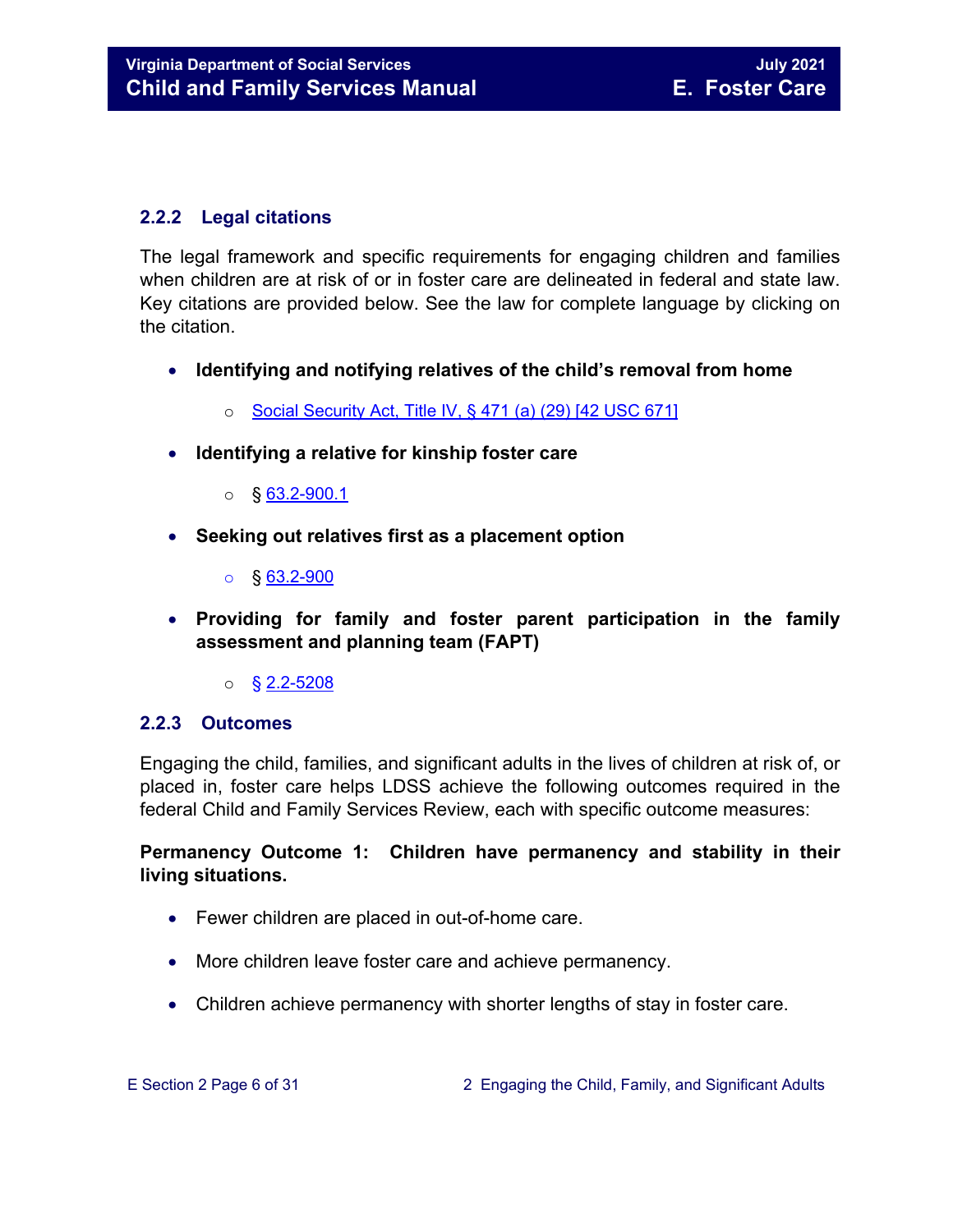- Increased timeliness to permanency.
- Fewer children re-enter out-of-home care.

#### **Permanency Outcome 2: The continuity of family relationships and connections is preserved for children.**

- More children in foster care are placed in close proximity to their families and communities.
- More children in foster care are placed with siblings.

## <span id="page-6-0"></span>**2.3 Notifying and informing relatives of child removal**

The LDSS shall document diligent efforts to notify in writing all grandparents and other adult relatives, both maternal and paternal, when the child is being removed or has been removed. Notification shall also be given to all parents, including adoptive and step-parents, of any sibling who has been removed from the custody of the parent(s) [\(The Preventing Sex Trafficking and Strengthening Families Act, P.L. 113-183\)](https://www.congress.gov/113/bills/hr4980/BILLS-113hr4980enr.pdf).

Parents and relatives should be actively engaged in decision making for the child through a Family Partnership Meeting (FPM) prior to removing the child whenever possible [\(Section 2.9\)](#page-21-0). Notifying relatives and documenting these efforts shall be the responsibility of all services workers involved in the child's case. (See Child Protective Services manual, [Section 4.3.3.8.5](https://fusion.dss.virginia.gov/Portals/%5Bdfs%5D/Files/DFS%20Manuals/CPS%20Manuals/Manual--2020/section_4_assessments_investigations%20July%202020.pdf#page=37) and [Section 8.2.5\)](https://fusion.dss.virginia.gov/Portals/%5Bdfs%5D/Files/DFS%20Manuals/CPS%20Manuals/Manual--2020/updated_section_8_judicial_proceedings%20August%202020.pdf#page=11)

The purpose of the written notice is to explain the options the relative has to participate in the care and placement of the child in an effort to establish permanency for the child. This written notice shall occur **within 30 calendar days** after removing a child from the custody of the parent(s) [\(Social Security Act, Title IV, § 471 \(a\) \(29\) \[42 USC 671\]\)](http://www.ssa.gov/OP_Home/ssact/title04/0471.htm). It should be done **within five (5) days** when feasible.

LDSS may contact relatives without the family's consent, written release, or court order when the LDSS determines that disclosure of information is in the child's best interests and the person has a legitimate interest. The LDSS has authority to contact parents, grandparents, or any other individuals that the LDSS considers a potential caretaker for the child who is involved with child protective services, if the child has to be removed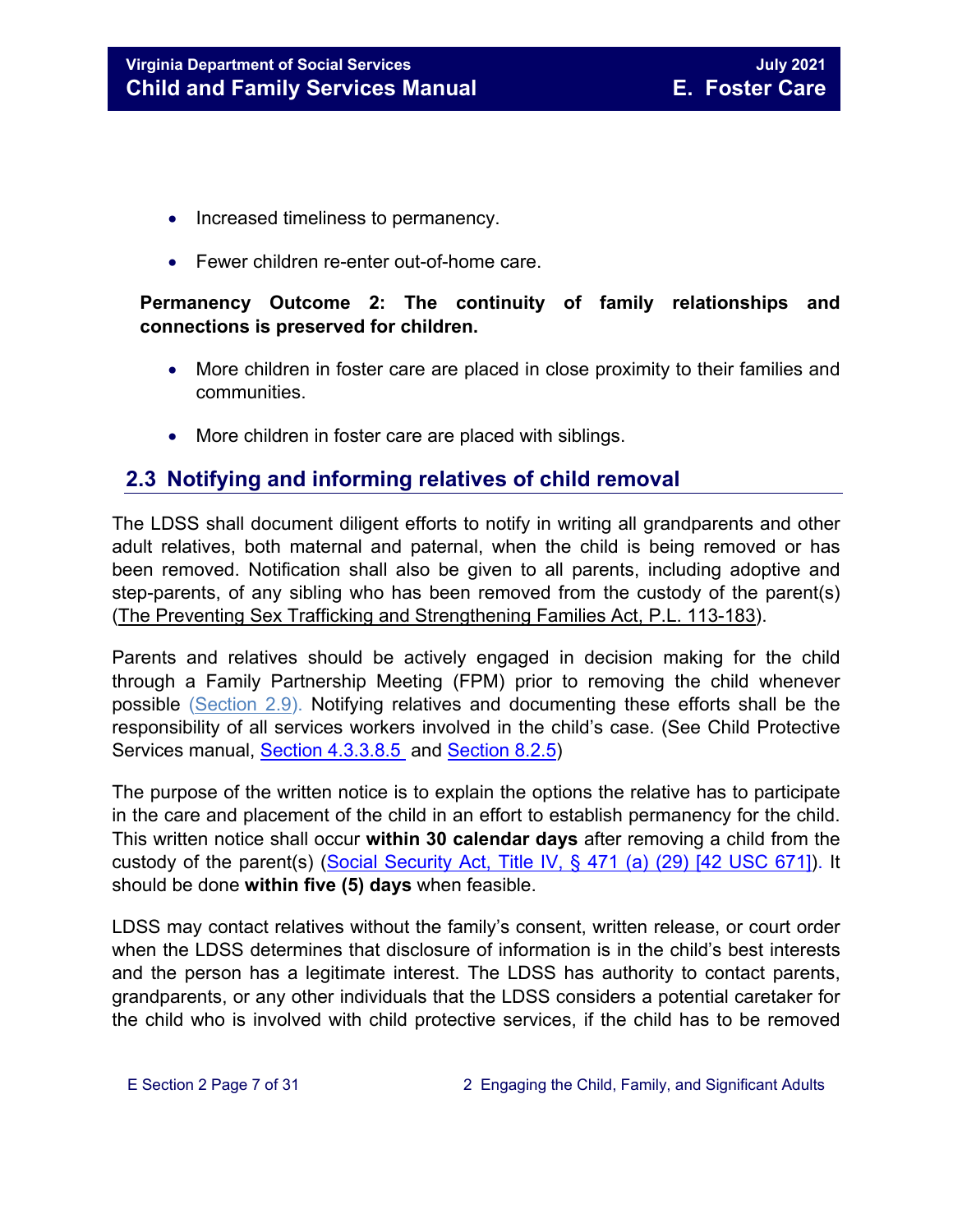from the parent or custodian (§ [63.2-105;](https://law.lis.virginia.gov/vacode/63.2-105/) [22 VAC 40-705-160 B;](https://law.lis.virginia.gov/admincode/title22/agency40/chapter705/section160/) [22 VAC 40-705-10\)](https://law.lis.virginia.gov/admincode/title22/agency40/chapter705/section10/). For additional information, see the Child Protective Services Manual, Part 9, Confidentiality, [Section 9.7](https://fusion.dss.virginia.gov/Portals/%5Bdfs%5D/Files/DFS%20Manuals/CPS%20Manuals/Manual--2019/section_9_confidentiality%20August%202019.pdf#page=19) on Release of Information to Legitimate Interests.

The LDSS may determine it is not in the child's best interests to notify relatives involved in family or domestic violence, who have a barrier crime as listed in  $\S$  [63.2-1719,](https://law.lis.virginia.gov/vacode/63.2-1719/) or who are listed on the Virginia State Police Sex Offender Registry.

The written notice shall:

- Notify the family members that the child is being removed or has been removed and is in the custody of the LDSS.
- Invite the family members to discuss ways to be involved in the child's life, including the possibility of becoming a foster parent for the child, and explain opportunities available through kinship guardianship assistance (§ [63.2-900.1\)](https://law.lis.virginia.gov/vacode/63.2-900.1/).
- Request assistance in locating relatives who may be willing to be involved in the child's life, including being considered as possible placements for the child.
- Explain the legal options available to relatives for the placement and care of the child.
- Describe the requirements for becoming a foster and adoptive foster family.
- Provide information on the types of services and supports available for children placed with foster and adoptive families.
- Explain the permanency options that may no longer be available if the relatives do not respond to the written notice.
- Provide contact information for LDSS staff responsible for responding to the relatives' interest in caring for the child.

The sample **Relative Notification Letter** should be used for individuals who have been confirmed to be relatives, as it contains all required language. Through the agency's search efforts, there may be certain individuals who are suspected to be relatives of the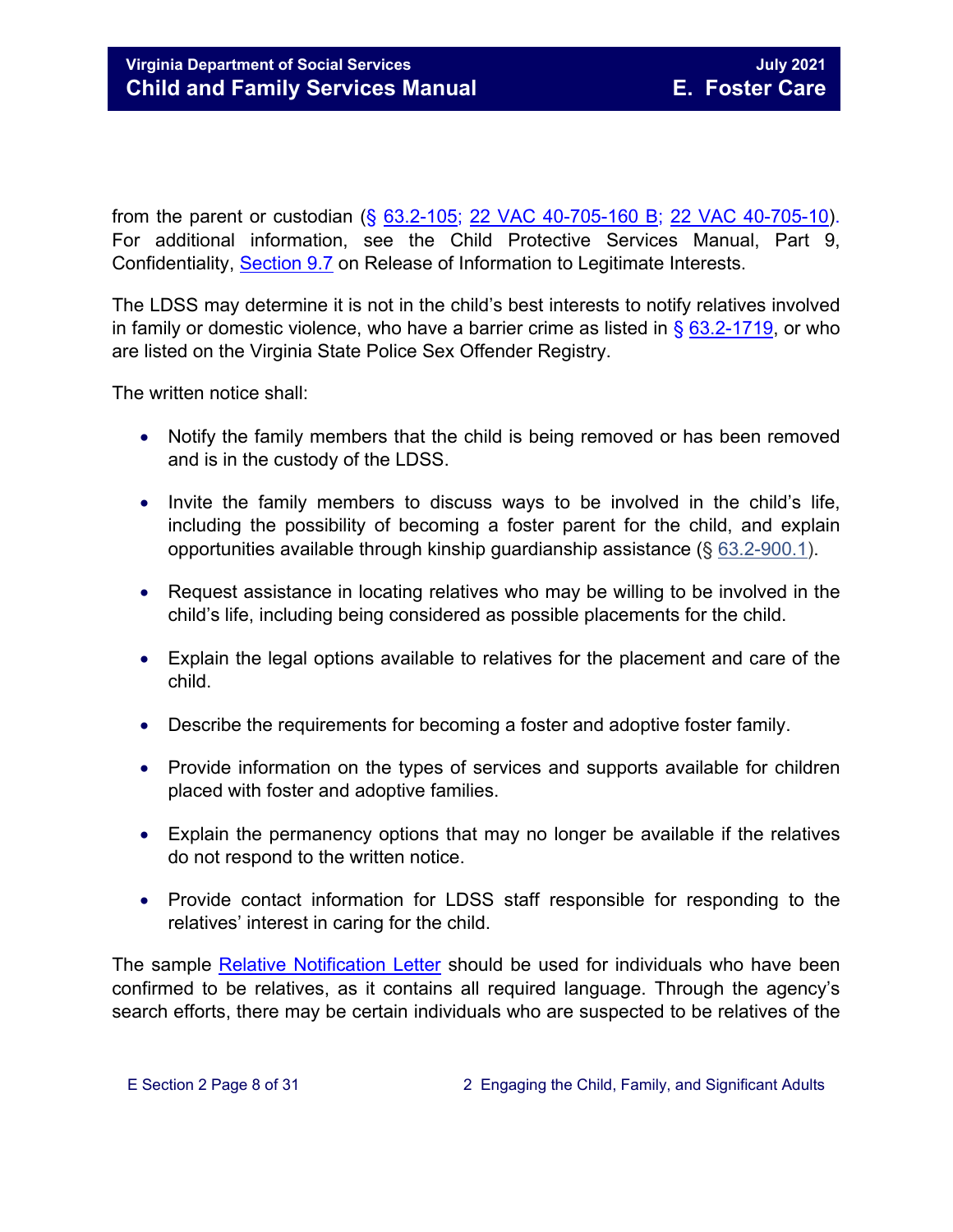child but have not yet been confirmed to be relatives. The agency is required to make efforts to locate all relatives of the child; however, it's also important that the agency protect the confidentiality of the family until the individuals are confirmed as relatives. The sample [Possible Relative Notification Letter](https://fusion.dss.virginia.gov/Portals/%5Bdfs%5D/Files/DFS%20FORMS/Foster%20Care%20Forms/Possible%20Relative%20Notification%20Form%20%28fillable%29.docx) includes examples of language that should be used in those types of letters.

A copy of the written communication shall be kept in the child's case file. The date the written notice was sent and the date(s) any relatives responded shall be recorded in OASIS. The reasons for not notifying specific relative(s) shall be documented as well.

## <span id="page-8-0"></span>**2.4 Roles and resources families and other individuals can provide**

Family members and other individuals can provide important connections and support for the child at risk of or in a foster care placement. They can help the child in preventing foster care placement, during the foster care experience, in transitioning to permanency, and throughout adulthood. Strong connections with family members and significant adults provide the child with stability, long-term safety nets, and the necessary foundations for success in adulthood.

Relatives, siblings, friends and significant adults may assume diverse roles and provide different resources and supports for the child. Individuals not related by birth, marriage, or adoption to the child, but who have emotionally significant relationships with the child, may be willing to fulfill the functions of a family relationship for the child in foster care.

To the extent that it is age-appropriate, all children should be an active participant on the planning team. Youth age *12* and older shall be part of the planning team and shall be provided with the opportunity to choose up to two (2) members of the team who are neither a foster parent of nor a case/service worker of the youth and who he or she wants to involve with the team to help represent the youth's needs and provide support during the process *(§ 16.1-281)*. One of the individuals selected by the youth may serve, as necessary, as an advocate with respect to normalcy for the youth. The LDSS may only reject the member(s) selected by the youth if there if good cause to believe that the individual(s) would not act in the best interest of the youth and this must be documented.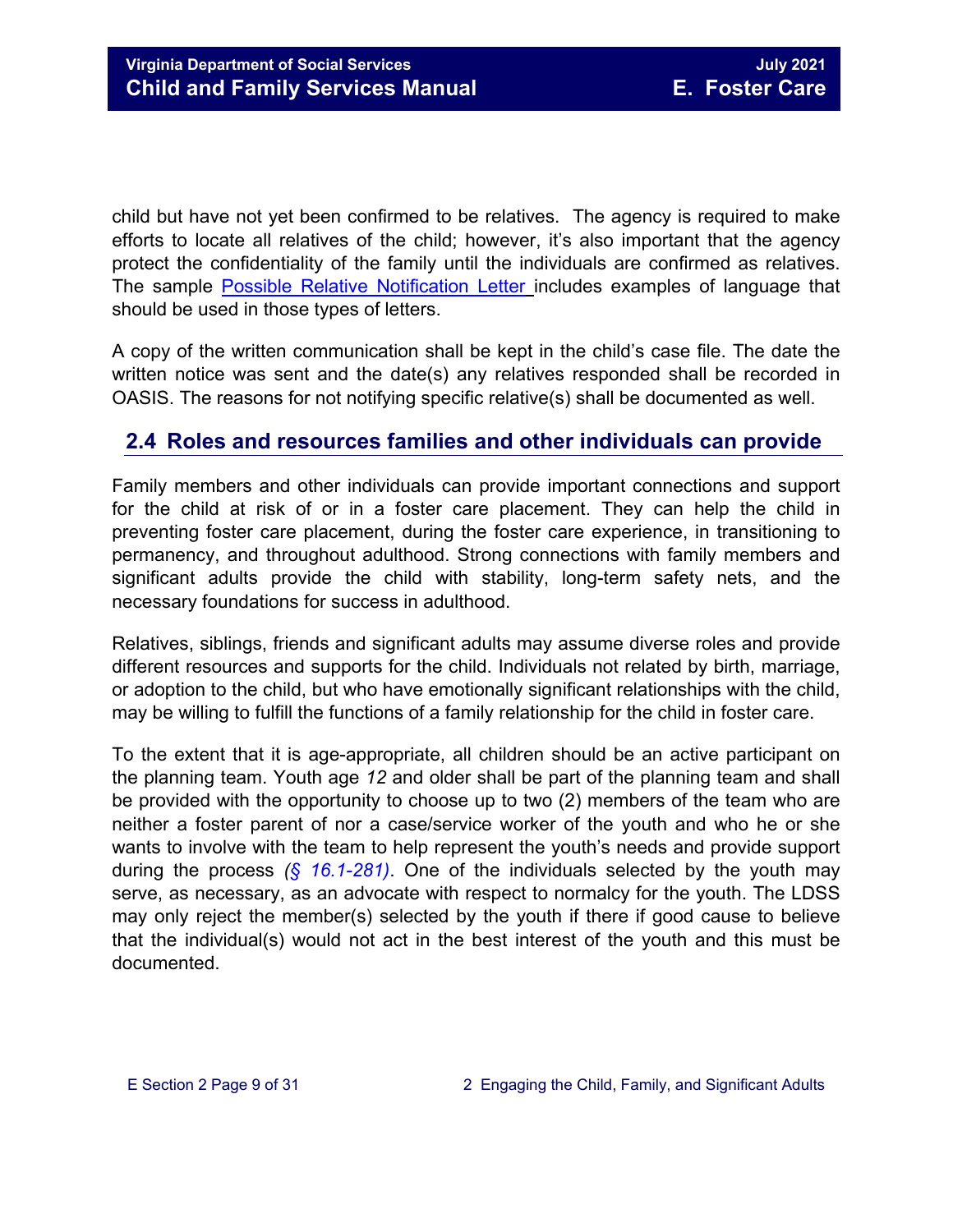The roles of individuals may include, but are not limited to:

- Providing information and leads on relatives and significant adults.
- Helping identify potential relative caregivers.
- Serving as bridges to help make connections with other individuals.
- Providing knowledge of the families' cultural traditions and practices.
- Identifying strengths, supports, and resources of the child, youth, family, and community.
- Helping problem-solve in building on the child's, youth's and family's strengths in meeting the child's or youth's needs.
- Participating in school activities or inviting the child or youth to participate in family and social events.
- Connecting personally with the child on a regular and ongoing basis, such as visits, phone calls, email, texting, videoconferencing, and computer social networking.
- Providing emotional support or mentoring for the child or youth.
- Participating in FPMs.
- Helping to develop and implement a plan to meet the child's or youth's needs for safety, permanence, and well-being.
- Providing respite or temporary care for the caregivers, transportation, financial resources, or employment and housing options.
- Serving as placement resources.
- Providing a permanent family for the child or youth.
- Providing lifelong connections for the child or youth.

E Section 2 Page 10 of 31 2 Engaging the Child, Family, and Significant Adults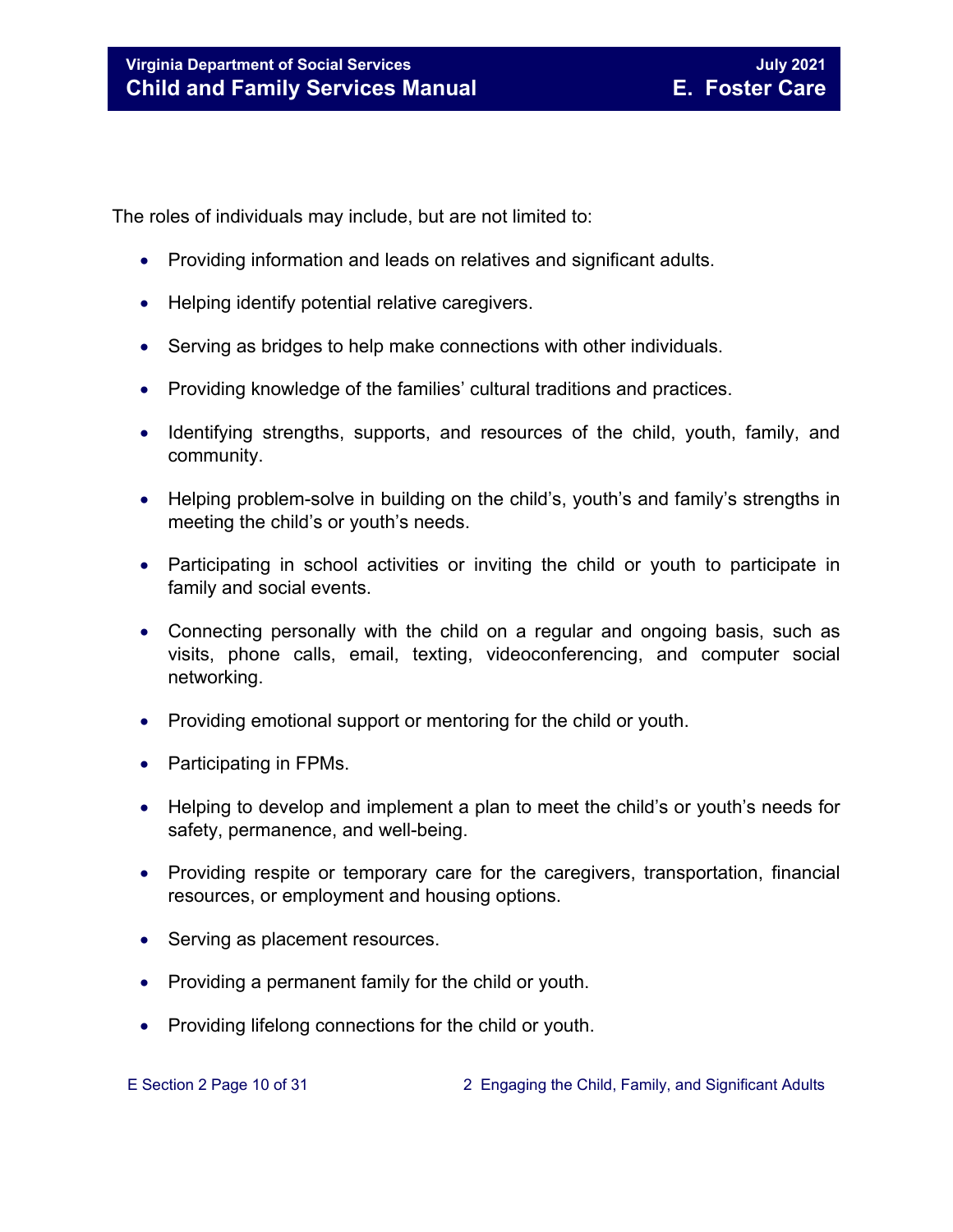- Helping to prepare and transition youth over age 14 to adulthood successfully.
- Providing any needed post-permanency supports to help the child or youth be successful in the future.

## <span id="page-10-0"></span>**2.5 Searching for relatives and significant adults**

The LDSS shall diligently search for adult relatives and other individuals who have significant relationships with the child, including those adult relatives suggested by the child, birth parents or prior custodians [\(Social Security Act, Title IV,](http://www.ssa.gov/OP_Home/ssact/title04/0471.htm) § 471 (a) (29) [42 [USC 671\]\)](http://www.ssa.gov/OP_Home/ssact/title04/0471.htm). The networks of the father and paternal family should be examined as thoroughly as those of the mother and maternal family, even if the father is currently absent from the child's life.

Within 30 days of a child whose father is unknown entering foster care, the LDSS shall request a search of the Birth Father Registry to determine if any man has registered as a putative father of that child [\(§63.2-900\).](https://law.lis.virginia.gov/vacode/63.2-900/) If a man has registered, the LDSS shall contact the man to begin the process to determine paternity. A search of the Birth Father Registry when the child enters foster care does not eliminate the requirement for a LDSS to request another search when filing for termination of parental rights if the goal of adoption has been selected [\(see Section 9.4\)](https://fusion.dss.virginia.gov/Portals/%5bdfs%5d/Files/DFS%20Manuals/Foster%20Care%20Manuals/Foster%20Care%20Manual%2007-2020/Final%20Foster%20Care%20Manual%2007-2020/section_9_achieving_permanency_goal_adoption.pdf#page=5). For information about the Virginia Birth Father Registry process, see Child and Family Services Manual, Chapter F, Adoption, [section 8.](https://fusion.dss.virginia.gov/Portals/%5Bdfs%5D/Files/Adoption/Guidance/2020/section_8_virginia%20birth%20father%20registry.pdf)

Searching for both maternal and paternal family and lifelong connections is an ongoing process throughout the child's involvement with the child welfare system. It should begin as soon as the child is at risk of being placed outside of the home and continue with a sense of urgency until the child has achieved permanency. At a minimum, the service worker shall search for relatives at the time the child enters foster care, annually, and prior to any subsequent placement changes for the child  $(\S$  [63.2-901.1\)](https://law.lis.virginia.gov/vacode/63.2-900.1). These ongoing efforts shall be documented in OASIS using the diligent search screen and the paper case file. Additionally, these efforts shall be documented in the foster care plans and court reviews submitted to the court for all foster care hearings throughout the life of the case.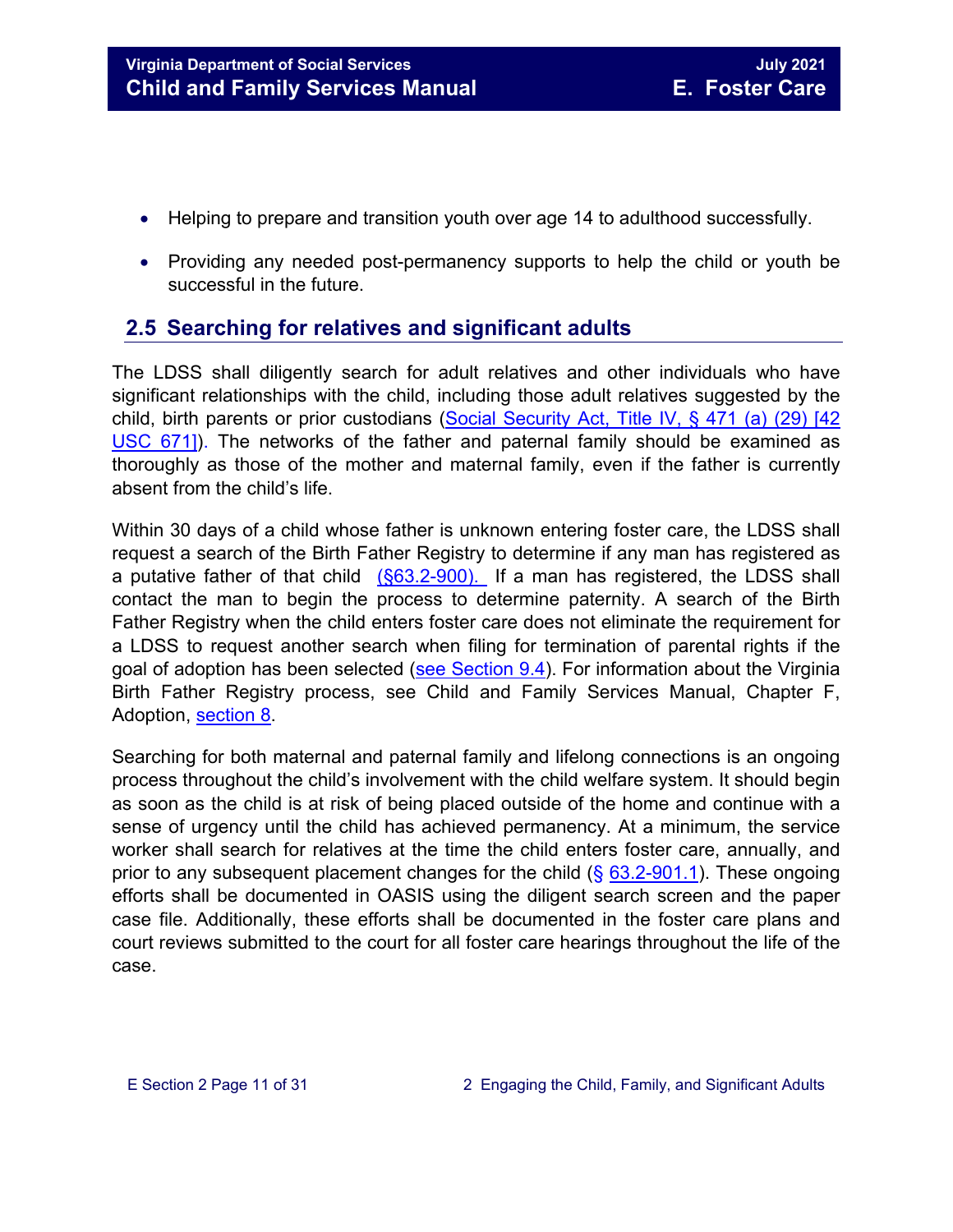The family search and engagement process involves exploring the extended networks of people who have been involved with the child over the course of the child's life. The service worker should reconstruct the child's relationships over time to identify as many family members and other individuals as possible who have been significant and positive for the child. Every reasonable lead should be pursued quickly. When family members indicate interest in connecting with the child, the service worker should engage these individuals to gather information, build relationships, and explore placement options for the child.

The process of finding family and lifelong connections should be guided by the desires and needs of the child, consistent with the child's developmental level. The child should be involved as soon as possible in the search process, taking into account the child's circumstances and best interests. The service worker should identify the most appropriate individual to work with the child on the search process.

#### <span id="page-11-0"></span>**2.5.1 Preparing for and engaging the child and family in the search**

The service worker should explain the search process to the child, the person working directly with the child, appropriate family members, and other involved individuals to:

- Prepare them for the process.
- Identify relatives and significant individuals.
- Explore the types of connections the child wants.
- Help the child express his desires about the outcomes of the relative search and set reasonable expectations as needed.

Conversations with the child and family about the search should be ongoing to identify additional relationships that they remember, to keep them informed, and to seek their input and desires throughout the process.

The following are some issues to consider when beginning a relative search: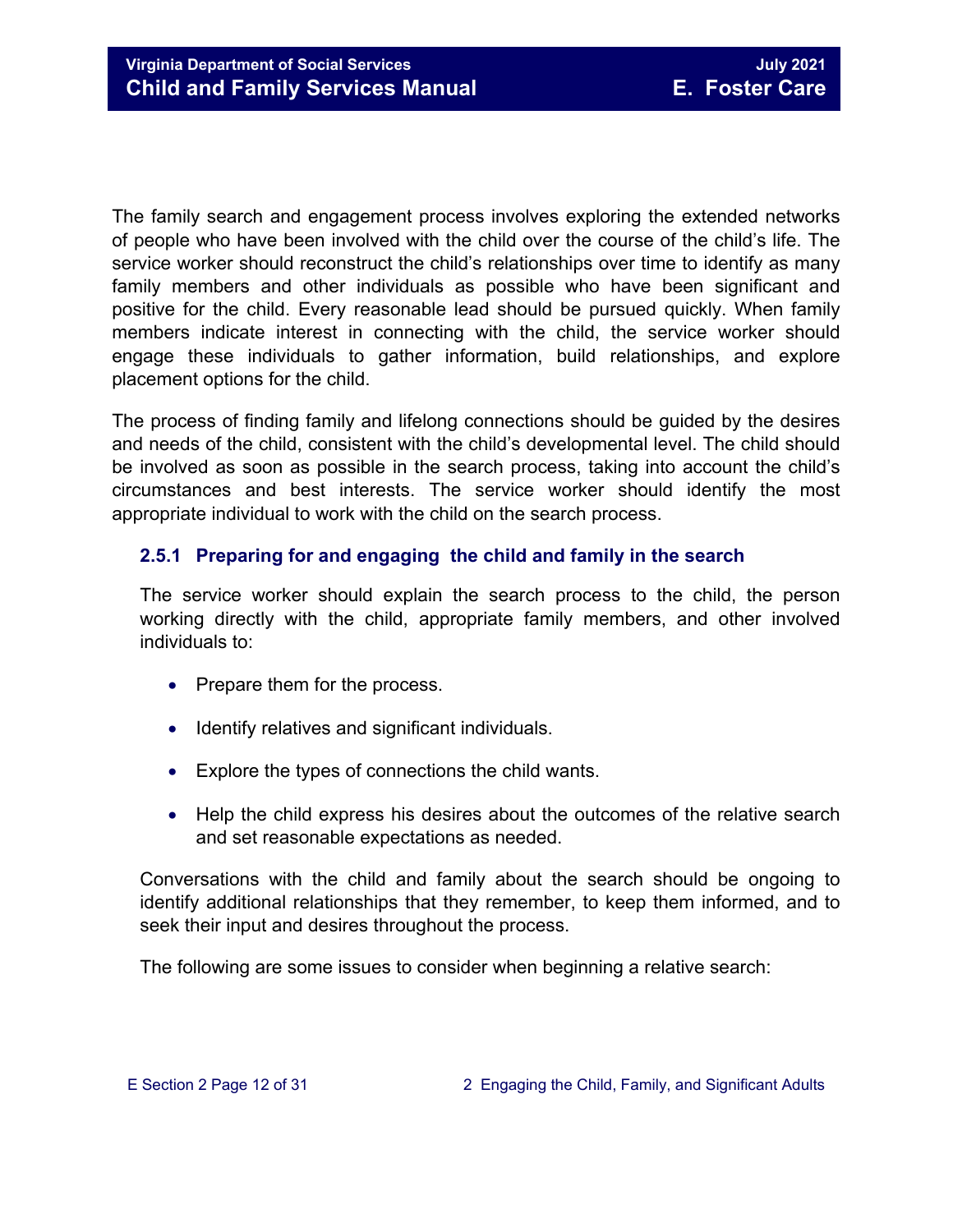- What are the roles, hierarchy, and authority of relatives in the raising of children, in both the presence and absence of parents?
- What is the family's hierarchy of responsible relatives (e.g., godparents, grandparents, siblings) in the temporary or permanent absence of parents?
- Does the family practice or reject formal or informal placement of relatives' children (e.g., adoption, guardianship)?
- How do gender and cultural traditions affect the family's decision-making structure, child-rearing practices, and selection of a family spokesperson?
- What has been/is the family's experience and attitude towards social service professionals and institutions?
- How have environmental conditions or changes affected the family's socioeconomic stability, child-rearing practices, and family members (e.g., unemployment, migration, housing, rural or urban settings, language)?

(Relatives Raising Children: An Overview of Kinship Care, Crumbley and Little, 1997)

#### <span id="page-12-0"></span>**2.5.2 Examining the child's and family's extended networks**

The service worker should use a variety of methods to identify as many individuals as possible in the extended networks of the child and family. The networks of the father and paternal family should be examined in addition to, and as thoroughly as, those of the mother and maternal family.

Search methods include, but are not limited to:

- Utilizing a person locator tool to locate family members and supportive adults. All agencies have free use of this search engine through the VDSS.
- Completing a genogram and/or ecomap with the youth and family to gain information about family members and significant people connected to the family [\(See section 5.8\)](https://fusion.dss.virginia.gov/Portals/%5Bdfs%5D/Files/DFS%20Manuals/Foster%20Care%20Manuals/Foster%20Care%20Manual%2007-2020/section_5_conducting_child_and_family_assessment.pdf#page=15)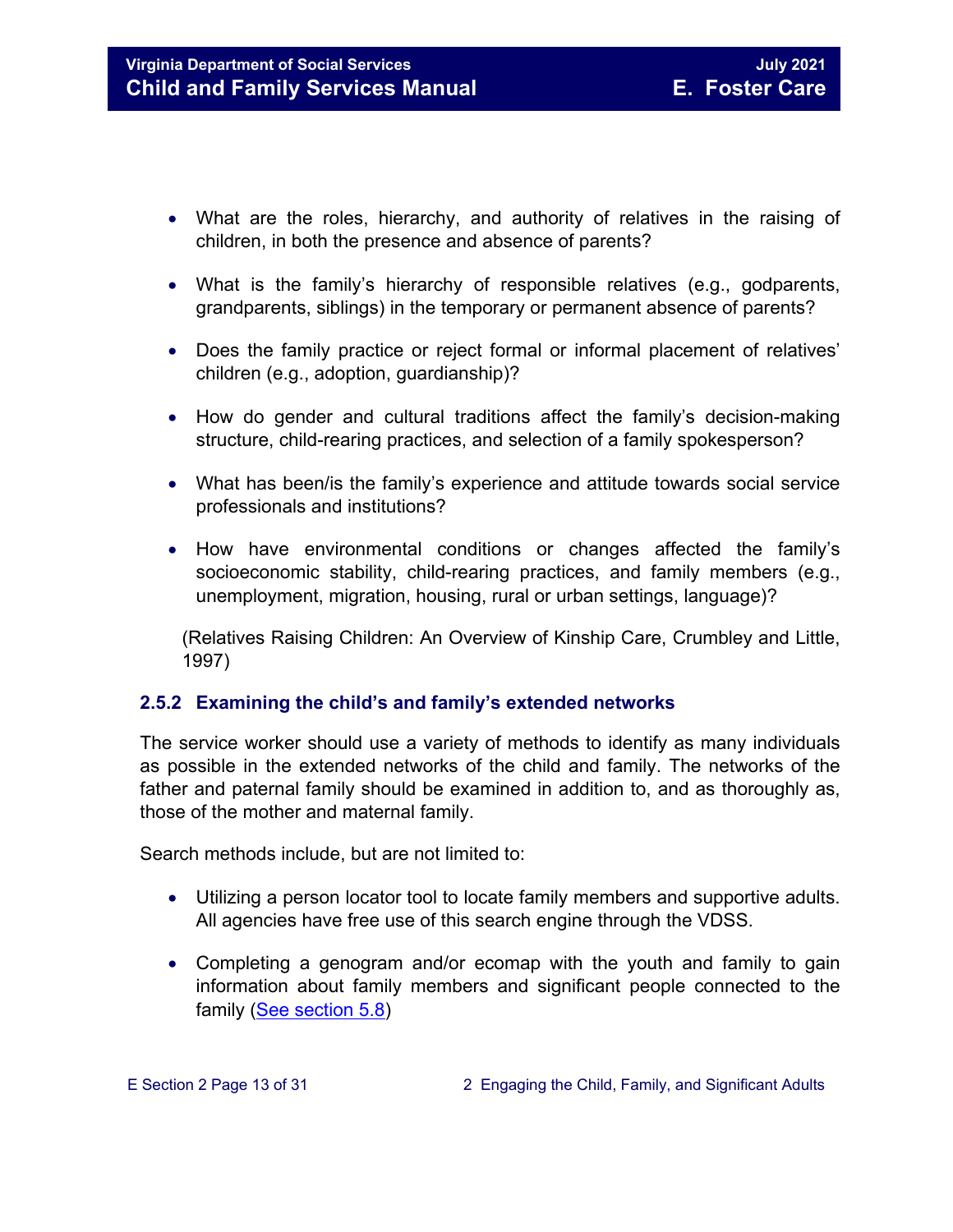- Reviewing case records, including information gathered about the family search conducted during child protective service investigations and family assessments.
- Talking with the child, siblings, and previous and current caretakers.
- Talking with immediate and extended family members, including birth parents and absent parents; siblings, half-siblings, step-siblings, and adopted siblings; and maternal and paternal family members (e.g., adult siblings, grandparents, uncles, aunts, great aunts, and great uncles).
- Talking with adults who had emotional attachments or connections with the child, such as godparents, friends' parents, teachers, counselors, service workers, coaches, church members, and neighbors.
- Using meetings, personalized letters, handwritten notes, phone calls, and emails to engage adults.
- Following up on any leads through Internet search methods. (See Family [Engagement Toolkit\)](http://www.dss.virginia.gov/family/fe.cgi)

The service worker should pursue every reasonable lead and respond quickly when family members indicate interest in connecting with the child.

All information gathered about the child's relationships with family members and significant adults should be documented in OASIS and the paper case file for use throughout the child's involvement with the child welfare system.

## <span id="page-13-0"></span>**2.6 Engaging relatives and significant individuals in the child's life**

As the service worker identifies family members and significant individuals, the service worker should explore opportunities for reconnecting and re-engaging them in the child's life. See [Section](#page-8-0) 2.4 for possible roles, resources, and supports these individuals can provide the child.

The service worker should: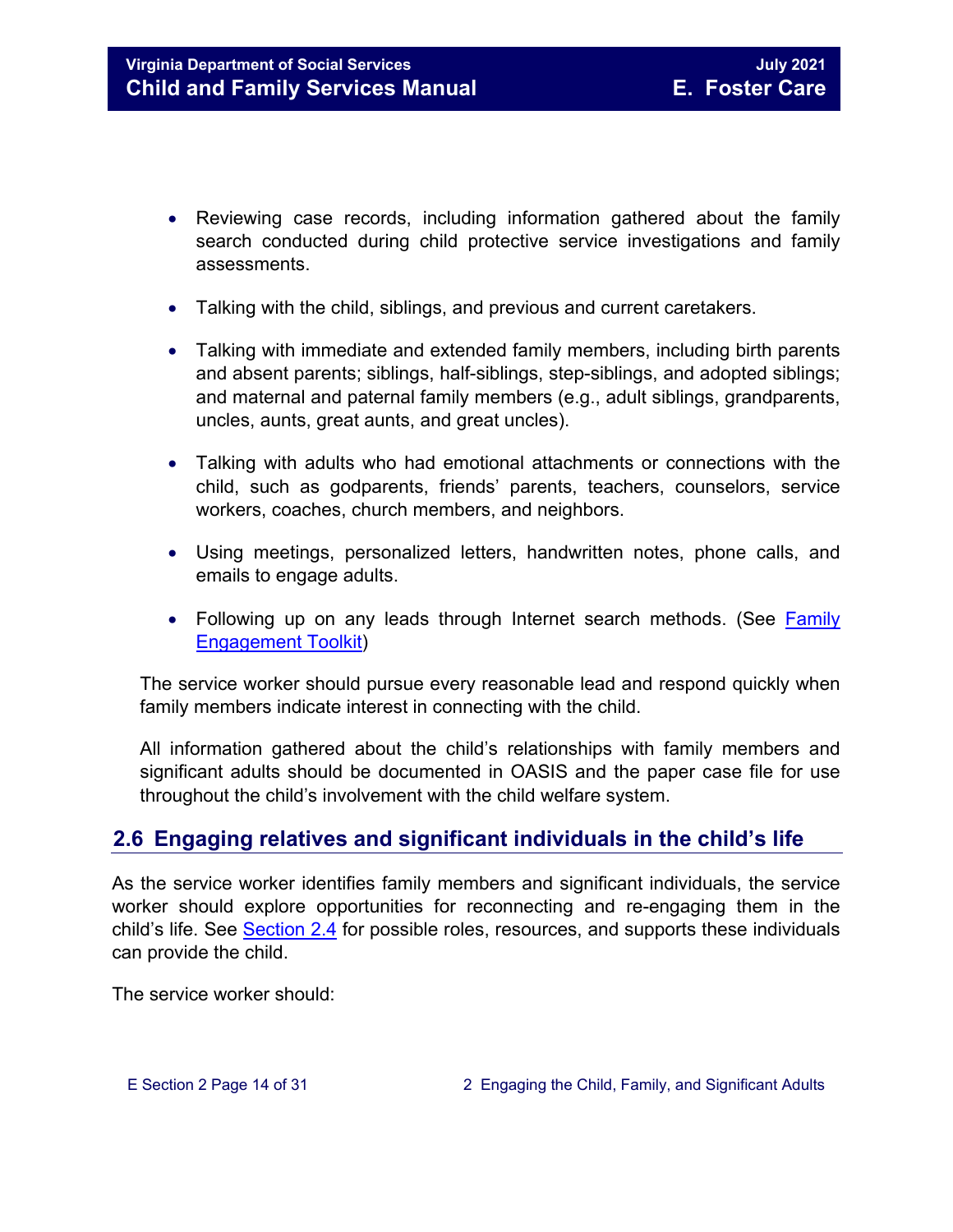- Help the child determine whether and how relationships will be maintained with different individuals over time, consistent with the child's developmental level.
- Engage appropriate family members and significant individuals in the child's life, including the birth mother and birth father, consistent with the child's safety, best interests, and personal desires.
- Candidly discuss with the family members and significant individuals the specific strengths and needs of the child, as appropriate.
- Identify the specific roles and resources they can provide the child.
- Encourage them to connect and maintain involvement with the child as appropriate to the child's needs.

Relationships with family members and other adults should be reconsidered throughout the child's involvement with the child welfare system. The child's needs and desires, and the individual's circumstances, may change over time. Someone who initially was not able to assist the child may be a valuable resource at another time.

### <span id="page-14-0"></span>**2.7 Working with parents that are incarcerated**

By engaging the incarcerated parents early and regularly throughout the life of the child's involvement with the child welfare system, from arrest to release and re-entry to the community, the LDSS may improve permanency outcomes for children of incarcerated parents.

#### <span id="page-14-1"></span>**2.7.1 Locating incarcerated parents**

When a parent's whereabouts are unknown, the service worker should consider the possibility that the parent may be incarcerated. The service worker should make reasonable efforts to locate parents who may be or who are known to be incarcerated in city, state, and federal corrections facilities or detained by U.S. Immigration and Customs Enforcement (ICE).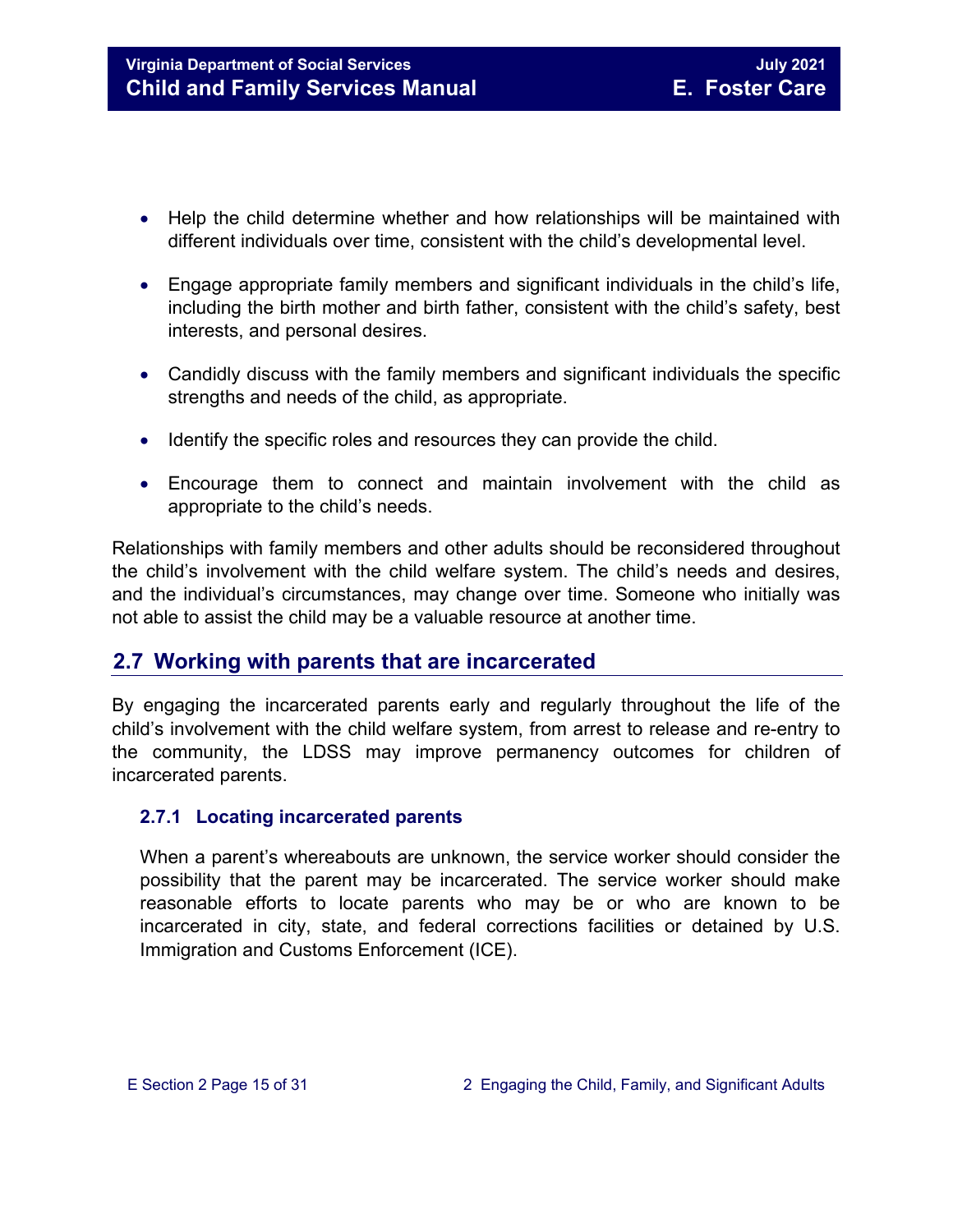#### <span id="page-15-0"></span>**2.7.2 Finding an inmate**

- County jail. The parent can usually be located by contacting the County Sheriff Department's administrative booking unit. Sometimes it may be faster to go to the jail in person. Inmates often use aliases when they are booked in county jail. Developing a working relationship with the Sheriff Department's staff who are acquainted with repeat offenders and their aliases may assist the service worker in this type of search.
- State prison. If a parent has been sentenced to a state prison, the service worker may utilize the [Virginia Department of Corrections, Offender](http://vadoc.virginia.gov/offenders/locator/index.aspx) Locator service to help locate an inmate. If an inmate was recently admitted or transferred, the information may not be available for several days.
- Federal prison. If a parent has been sentenced to a federal prison, the service worker may use the [Find an inmate](http://www.bop.gov/inmateloc/) locator tool on the Federal Bureau of Prison website. The parent's first and last name is needed.
- U.S. Immigration and Customs Enforcement (ICE). If a parent has been detained, the service worker may use the on line [ICE Detainee Locater](https://locator.ice.gov/odls/homePage.do)  [System.](https://locator.ice.gov/odls/homePage.do) This system will be able to locate a parent that has been detained by ICE in the last 60 days.
	- $\circ$  Detainees are not able to receive calls, but letters may be sent, utilizing name and alien registration number.
	- $\circ$  According to the Vienna Convention on Consular Relations, law enforcement agencies are required to notify all arrestees of their rights to contact their respective consulate. The federal government provides a list of [foreign](http://www.embassy.org/embassies/)  [embassies](http://www.embassy.org/embassies/) with contact information. If the child is a U.S. citizen, the consulate may be able to advocate on behalf of the detained immigrant parent since children are often able to obtain dual citizenship.

An important reason to locate incarcerated parents is their right to receive notice that the child is in foster care. Failure to provide proper notice to incarcerated parents may result in denial of the parents' fundamental rights but also may result in court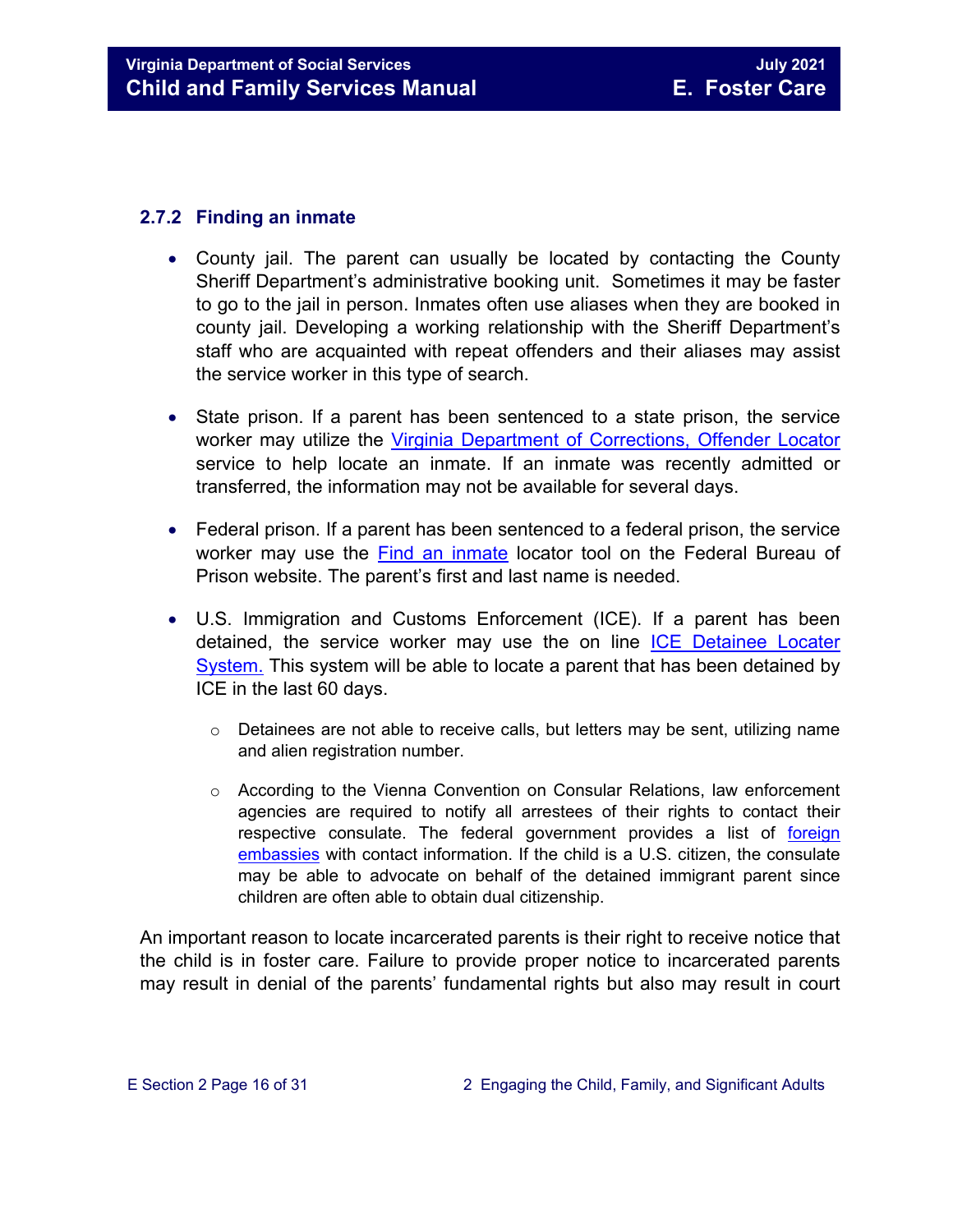continuances and delay in helping children to achieve permanency in a timely manner.

#### <span id="page-16-0"></span>**2.7.3 Communicating with incarcerated parents**

A parent's ability to communicate is extremely restricted once he or she is incarcerated. They cannot easily access a phone or may not receive documents and notifications about their case plan and court hearings in a timely manner.

Connecting with program staff in the corrections facility may help the service worker in identifying the best contact methods for the incarcerated parent. It may be possible for the incarcerated parent to participate in team meetings and FPMs via telephone.

Unless the court has issued a ruling that releases the agency from having to make reasonable efforts to reunite the child with his birth parent, service workers are obligated to approach all cases involving incarcerated parents with the same urgency and respect as any other foster care case.

#### <span id="page-16-1"></span>**2.7.4 Identifying services for incarcerated parents**

Though service referrals and the parent's ability to access helpful programs are severely limited while incarcerated, the service worker shall still discuss the service plan with the parent, advise him to participate in any available programs and plan for additional community services upon release.

The program staff at the corrections facility can help determine what services the inmate is already receiving and what is available.

Many correction facilities include services such as but not limited to:

- Parenting programs.
- General Educational Development (GED) and educational opportunities.
- Anger management.
- Drug and alcohol programs.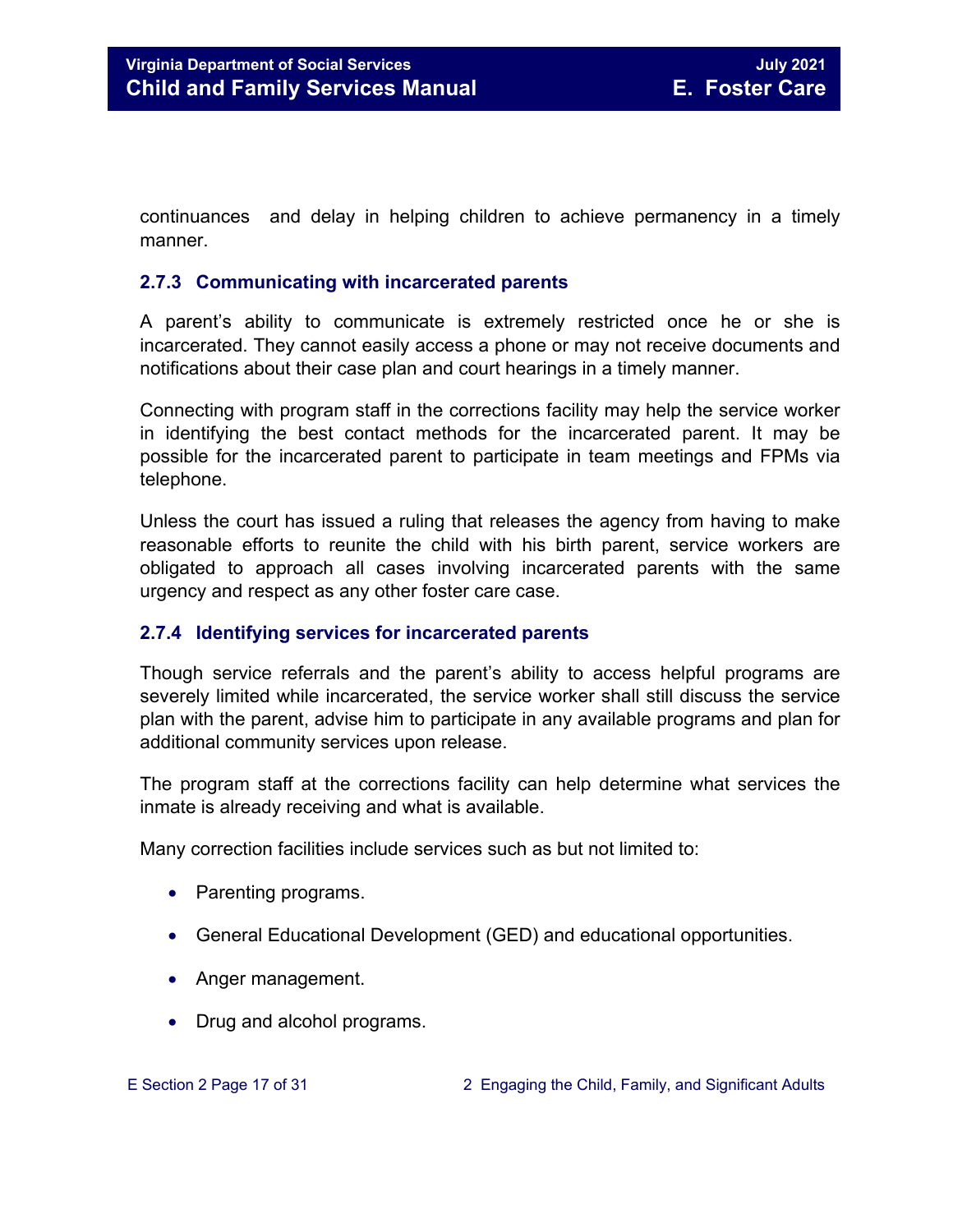- Domestic violence programs.
- Counseling/mental health services.

As parents near their release, child welfare agencies should also be sure to discuss the service plan with them and the remaining steps to achieve reunification if this continues to be the permanent plan for the child. If not, discuss with the parent appropriate ways to develop the plan for permanency for their child.

#### <span id="page-17-0"></span>**2.7.5 Visitation with incarcerated parents**

Children have the right to regular contact with their incarcerated parents and incarcerated parents have the right to continue to parent their children. Unless the court has determined that visiting the parent will put the child in danger, children and incarcerated parents have the right to regular, ongoing visits.

It is important for the service worker to understand the rules of each correctional facility. Developing a working relationship with the program staff at the facility provides for better coordination for visits and the provision of information to the incarcerated parent. This knowledge will also assist the service worker in determining if visitation is safe and appropriate for the child or youth.

Because each jail and prison has different visiting rules, it is recommended that the service worker call the facility prior to a visit (including the day of the visit) to determine that the inmate does not have restrictions on visits. If the incarcerated parent is located in Virginia, visitation policies may be found on the [Virginia](http://vadoc.virginia.gov/offenders/visitation/default.shtm)  [Department of Corrections](http://vadoc.virginia.gov/offenders/visitation/default.shtm) website.

#### <span id="page-17-1"></span>**2.7.6 Documenting involvement of parent who is incarcerated**

The service worker shall document in OASIS and in the foster care paper case record all efforts to involve the parent who is incarcerated, including but not limited to:

• All efforts made to locate and engage the parent who is incarcerated (see [Section 2.6](#page-13-0) on engaging relatives in the child's life).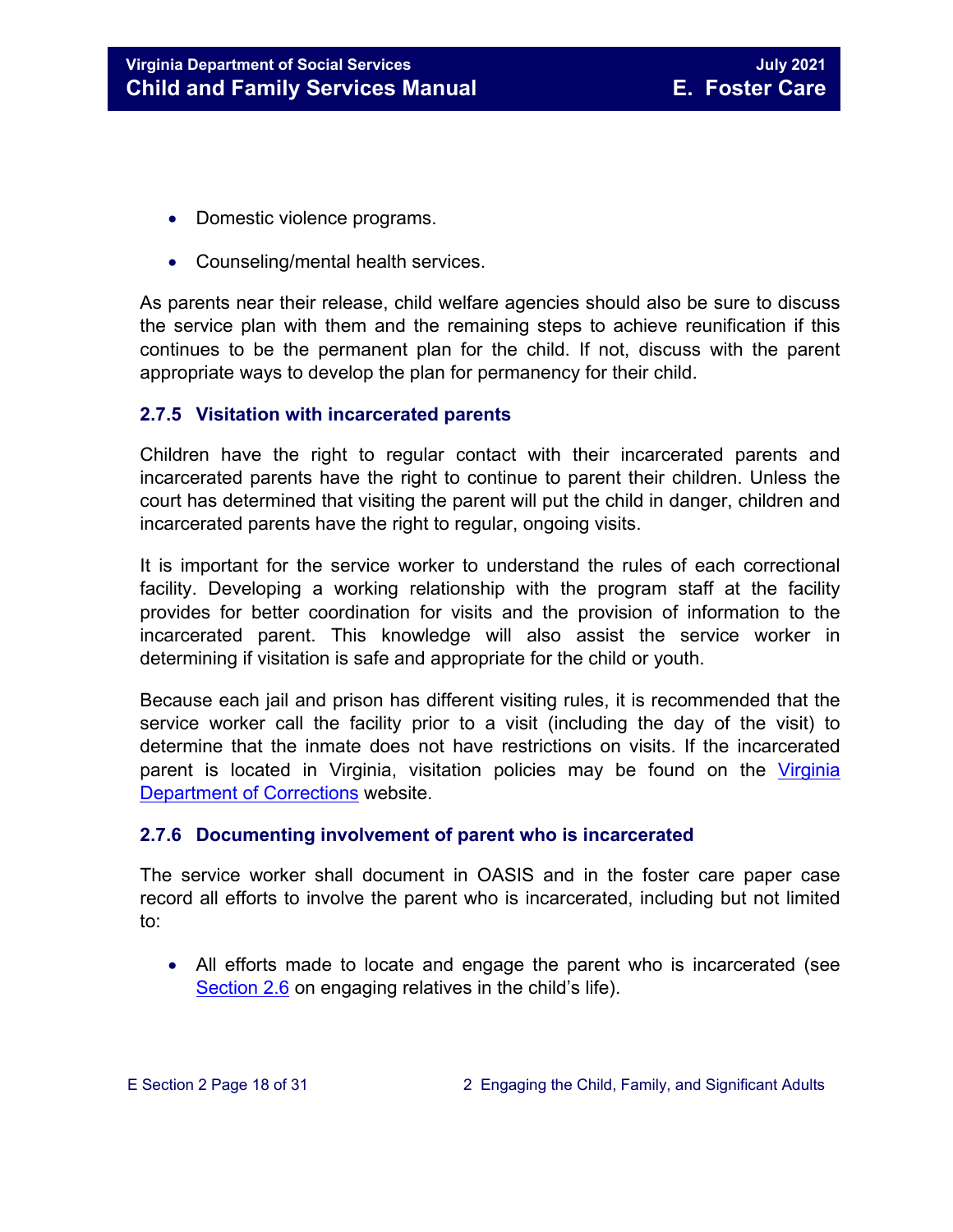- All efforts made to establish ongoing communication and visitation with the child, as appropriate.
- Child's visits with the parent.
- Ways the parent is involved in service planning.

## <span id="page-18-0"></span>**2.8 Using teaming in child welfare practice**

In Virginia, several models of teaming are used to engage children, youth, and their families as partners in shared decision-making in child welfare. For example:

- FPMs are used at specific decision points and are facilitated.
- Family Assessment and Planning Teams (FAPTs) are used with the Children's Services Act (CSA) process.
- Teams jointly determine whether the child's best interest is to remain in the same school when the child's placement changes.
- Youth teams work collaboratively with older youth as they prepare for adulthood and establish permanent lifelong connections with significant adults.
- Child and family team meetings (CFTM) are used to provide continuity in communication and goal setting with team members over time, adding key partners as needed.

These teams often share a common set of values and goals, including:

- Achieving safety, permanency, and well-being for the child.
- Engaging the family and its natural, informal, and community supports.
- Building upon the strengths of the child and family.
- Identifying the needs of the child and family.
- Sharing decision-making.

E Section 2 Page 19 of 31 2 Engaging the Child, Family, and Significant Adults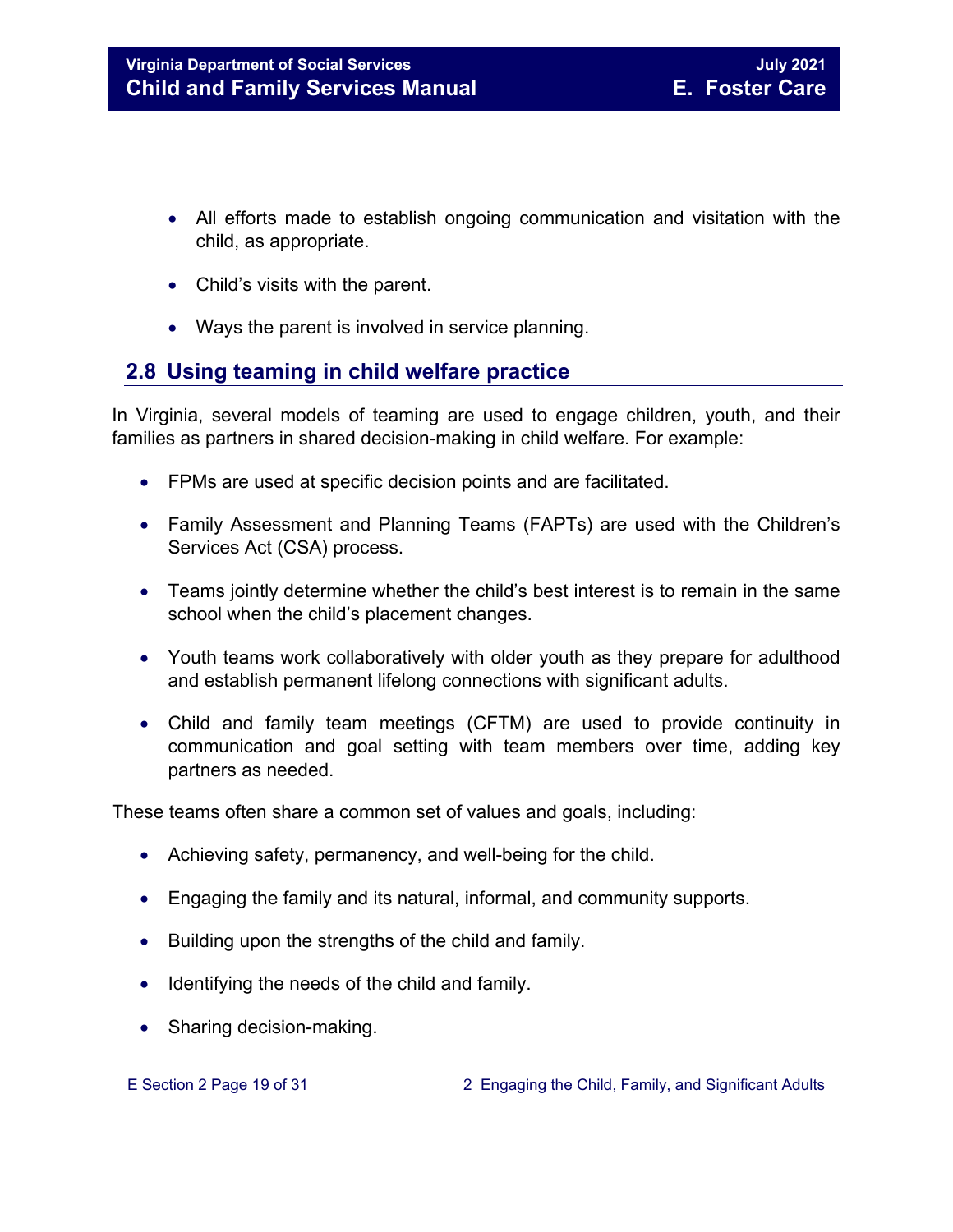• Developing the service plan, ensuring appropriate services and supports are provided, and assessing progress and making adjustments over time.

One team should be utilized to meet multiple purposes when feasible, as long as the activities of the team are consistent with law and guidance.

#### <span id="page-19-0"></span>**2.8.1 Benefits of teaming**

Families, staff, and other team members have the opportunity to work together in planning, coordinating, and decision making. Research supports that child, youth, and family interventions are more effective when the family provides their input as to what decisions are made. When a child or youth and family share ownership in identifying their unmet needs as well as the interventions that may address these needs their commitment to change is evident. Team members then begin to take responsibility for contributing to the family's outcomes and team members exhibit more effective and functional cooperation as the team works toward addressing safety, permanence, and well-being for the child or youth.

#### <span id="page-19-1"></span>**2.8.2 Values and key principles of effective teaming**

The core value of teaming is that the entire team shares the responsibility to strengthen the family and help support children and youth to reach their fullest potential. Families are the core members of the team.

The team should develop a unified vision of what would need to happen for the child to leave foster care. With this concept in mind, the team assesses, prepares for, and implements a plan for the child to safely leave foster care when risk is reduced and the safety and well-being of the child is secure in the family.

Some key principles of effective teaming:

• A group of committed persons, both formal and informal supports, come together to form a working team to collaborate with the child and family. Team members have sufficient knowledge, skills, cultural awareness, authority to act, flexibility to respond to specific needs, and the time necessary to work effectively with the child and family.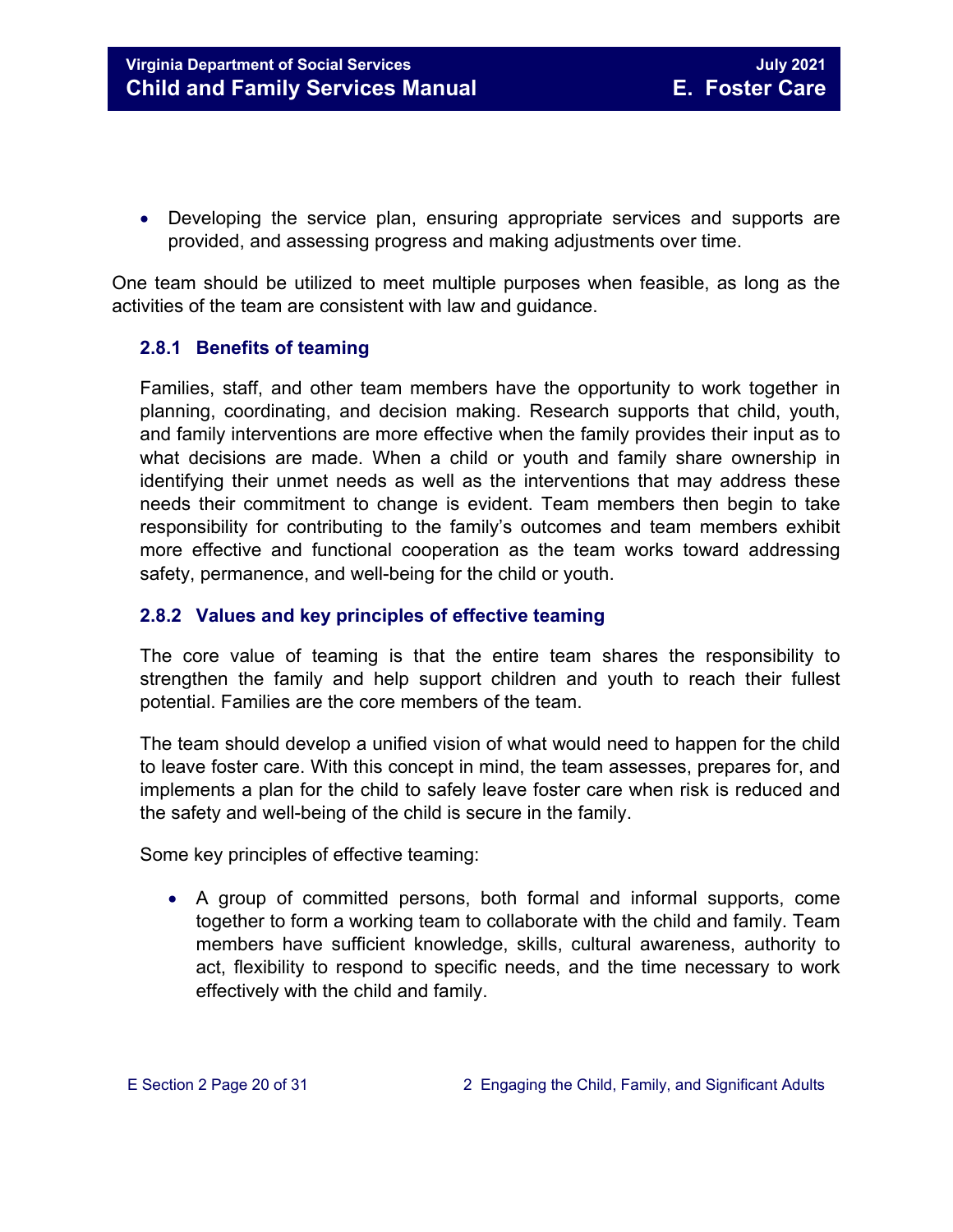- The language, culture, family beliefs, traditions, and customs of the child and family are identified, valued, and addressed in culturally appropriate ways via special accommodations in the engagement, assessment, planning, and service delivery processes.
- The child, parents, family members, and caretakers are active, ongoing participants with the team. They each have a significant role, voice, and influence in shaping decisions made about child and family strengths and needs, goals, supports, and services.
- Everyone on the team has a voice in expressing their perspective on child and family strengths, needs, supports, and services.
- Conflicts are discussed and resolved by focusing on the specific needs of the child and family.
- The child, family, and team collaborate to develop meaningful service plans that address the child's and family's needs and enhance their strengths.
- The team monitors the status, progress, and effectiveness of interventions, making adjustments to the service plan when needed.

The teaming process and its membership evolve over time as the needs of the child/youth and family change.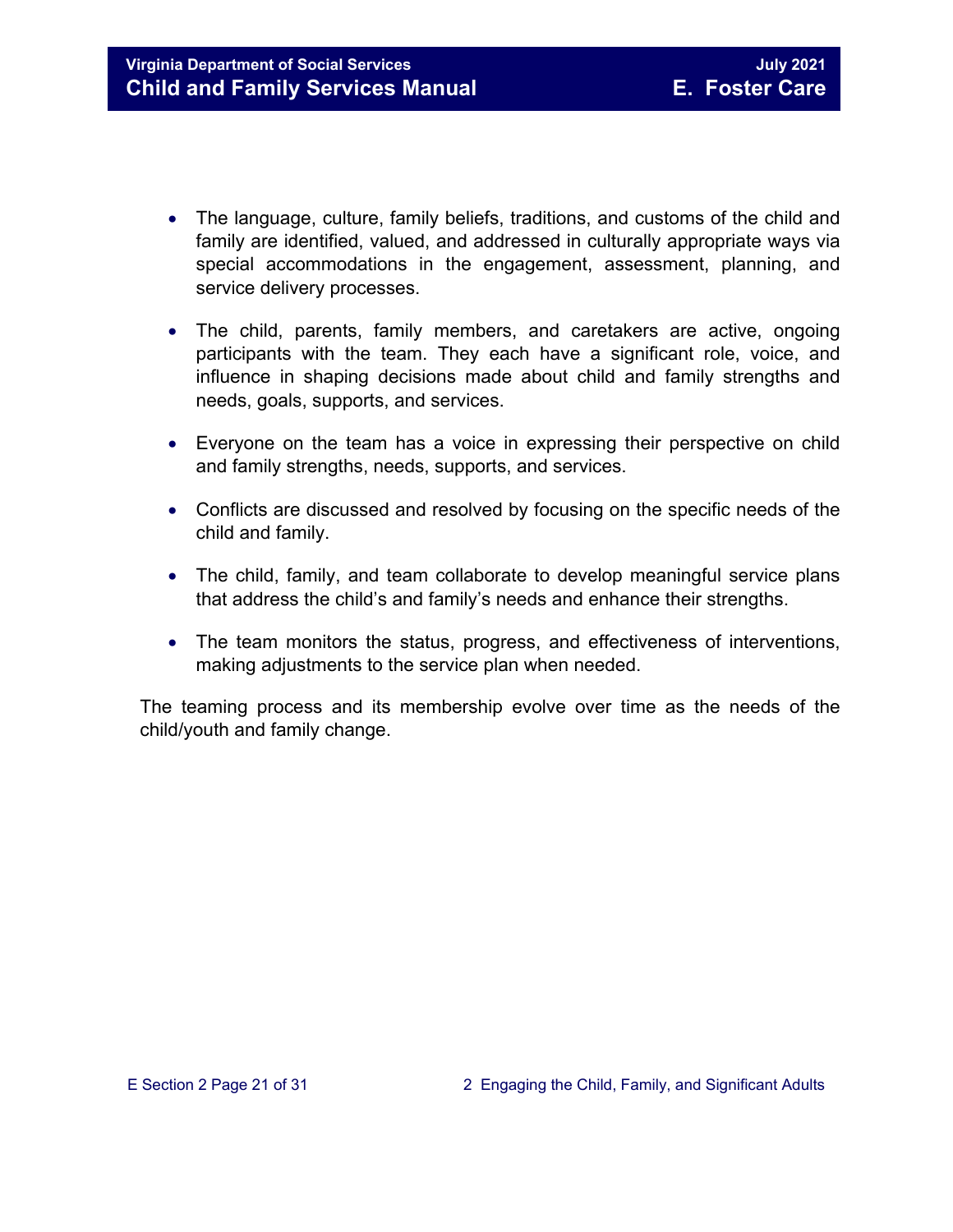## <span id="page-21-0"></span>**2.9 Using Family Partnership Meetings (FPM)**

A FPM is a team approach for partnering with family members and other partners in decision making throughout the family's involvement with the child welfare system. The team is facilitated by a trained individual who is not the supervisor or service worker for the child or family. It builds upon the strengths of the child, family, and community to ensure safety, a permanent family, and lifelong connections for the child.

Holding the FPM prior to the foster care plan/review being written allows the entire team to provide input and gives all team members the opportunity to discuss any concerns/needs so the team is fully aware of what information will be shared with the court. A FPM should be held prior to the dispositional hearing to develop the service plan with the family and establish the foster care goal and concurrent goal. In the event a FPM was held immediately prior to the removal or within five (5) days of the removal, a Child and Family Team Meeting (CFTM) may substitute for the FPM to develop the initial foster care plan. A FPM should also be held prior to all review and permanency planning hearings to determine the appropriateness of the goal (the outcome of the meeting may or may not be a change of goal) and to determine if there are changes needed in the services provided.

See [section 2.10](#page-26-2) for more information on CFTMs.

For complete guidance on FPMs, see the [Family Engagement](http://www.dss.virginia.gov/family/fe.cgi) section on VDSS' website.

#### <span id="page-21-1"></span>**2.9.1 Addressing five critical decision points**

A FPM is required to be held for every family involved with the child welfare agency at five (5) critical decision points. The purpose of the meeting should be to address these decision points:

- Once a CPS investigation or family assessment has been completed and the family is identified as "very high" or "high" risk and the child is at risk of out-ofhome placement.
- Prior to removing a child, whether emergency or planned.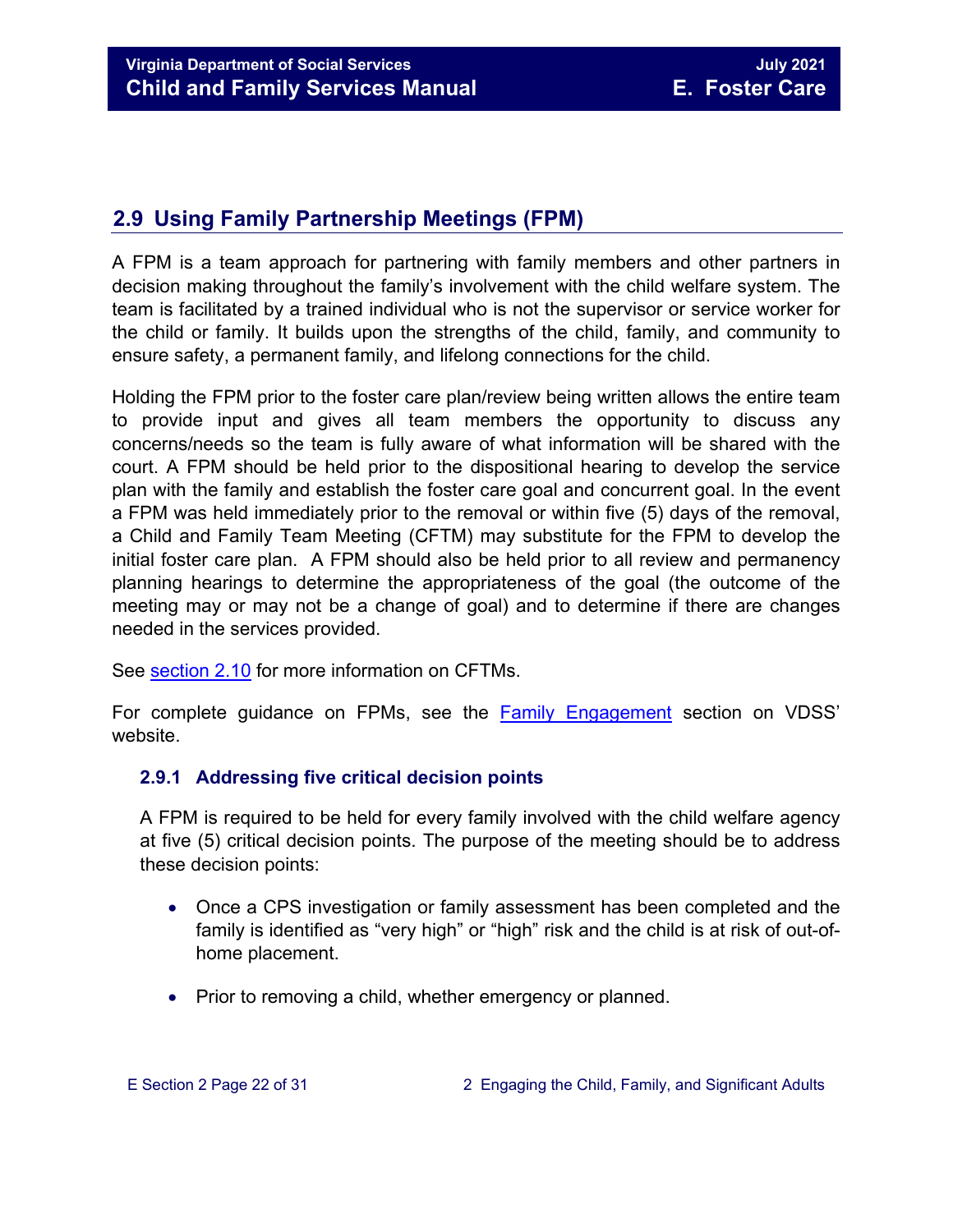- Prior to any change of placement for a child already in care, including a disruption in an adoptive placement *or a placement or the disruption of a placement in a QRTP (Section 6B.3.1.2).*
- Prior to the development of a foster care plan for the foster care review hearing and permanency planning hearing. The purpose is to discuss permanency options and concurrent planning, as well as the foster care goal.
- When a meeting is requested by the parent (birth, foster, adoptive, or legal guardian), child, or service worker to address one of the four decision points above.

#### <span id="page-22-0"></span>**2.9.2 Participants in Family Partnership Meetings**

The FPM should include birth parents, youth, other significant parties identified by the birth parents and/or youth, and neighborhood-based community representatives.

Each FPM convened at the critical decision points after a child's removal should include all the team members invited to previous meetings and should include the foster and/or adoptive parents of the child so that the birth parents and current caregivers can begin to build and/or strengthen relationships to ensure that the child achieves timely permanency.

For children in foster care with a goal of reunification, the service worker shall have face-to-face contact with the birth parents at every critical decision-making point throughout the case, unless the parents cannot be located or parental rights have been terminated  $(\S$  [63.2-906\)](https://law.lis.virginia.gov/vacode/63.2-906). As FPMs are required at critical decision-making points in foster care, this face-to-face contact should be completed at the FPM.

Participants and their respective roles in the FPM are described below:

• **Facilitator**. This individual is trained to lead the group through a solutionfocused process. The FPM is facilitated by a trained individual who is not the service worker for the child or family or the supervisor of the case. The facilitator is responsible for keeping the group focused and moving through the decision-making process, allowing family members to actively participate. The facilitator ensures the voices of parents and youth are heard. The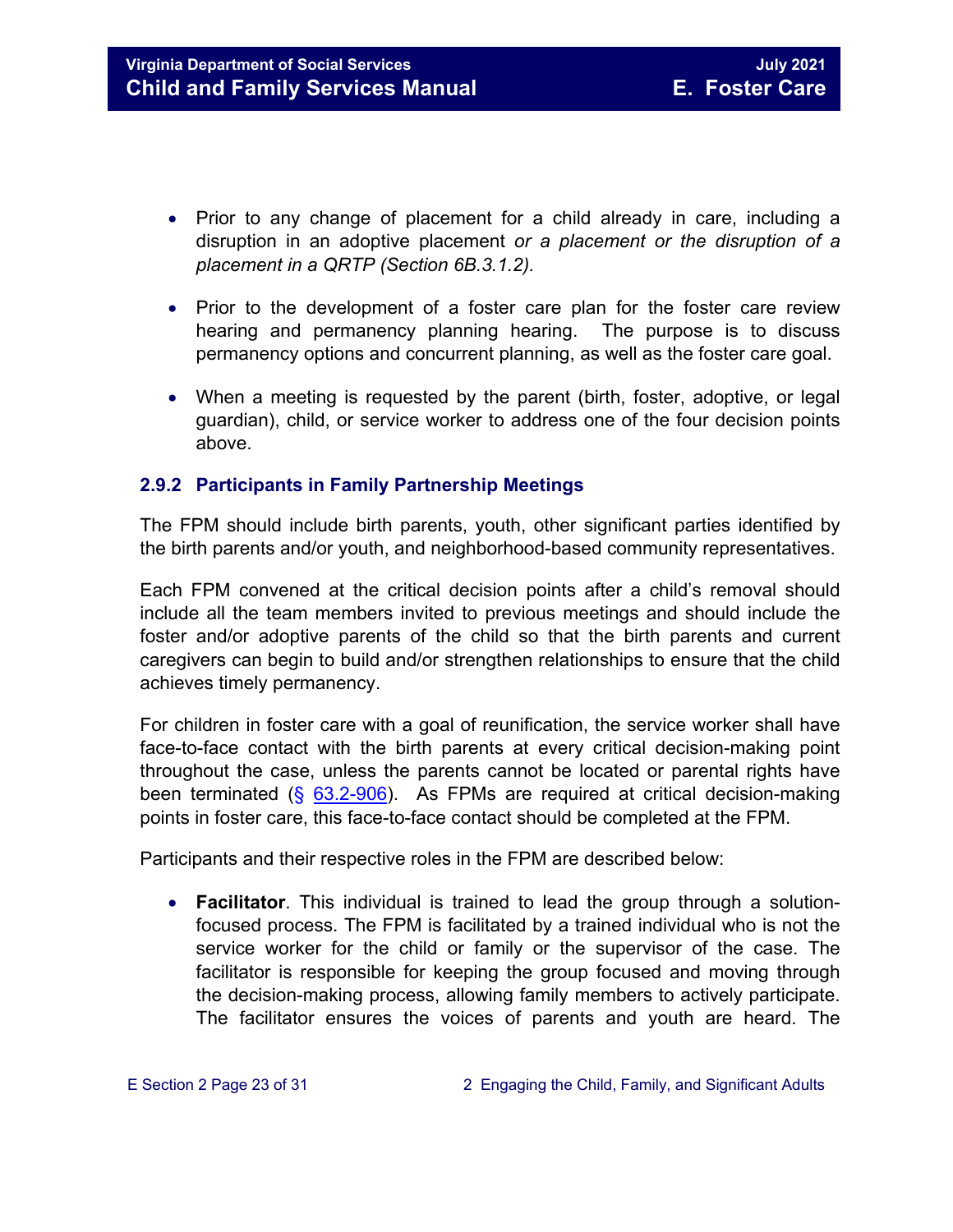facilitator communicates with the service worker who is working with the child or family to identify any potential emotional or physical safety concerns that may impact the quality of the meeting. When the child is present, the facilitator remains aware of his or her well‐being, promotes a safe and protective environment, and translates for the child, when needed. At the end of the meeting, the facilitator provides a summary report to participants outlining decisions, action steps, and any follow‐up needed.

- **Birth parents**. The birth parents are recognized as the experts on their family's needs and strengths. Their presence and involvement is integral to the meeting. While the FPM may proceed without the birth parent as long as other family members are present, there should be careful thought and consideration given to determining whether to have the meeting without the birth parents in attendance. In particular, the agency should decide whether the participation of other family members only will lead to effective decisions, or if the meeting should be rescheduled in order to try again to include parents.
- **Service worker connected to the family**. The service worker first talks with his or her supervisor to determine whether a FPM is needed for the child or family. The service worker is responsible for making the referral for the FPM. The worker relays all relevant information to the facilitator that includes the purpose of the meeting and any potential physical or emotional safety concerns that may impact the meeting, and ensures both the maternal and paternal family and all individuals that are involved with the family are invited to the meeting. The service worker is prepared to provide information to participants about the meeting purpose and provide any information and previous services received by the family. The service worker is responsible for making a decision if absence of consensus or if safety concerns are evident. The worker assesses any safety issues that may potentially come up and communicates those issues to the facilitator. If it is determined that an individual cannot participate due to safety reasons, the worker talks with the facilitator to determine strategies for participation (i.e., conference call, separate meeting.) The service worker prepares the family for the meeting by explaining the FPM process. The service worker also talks with the family to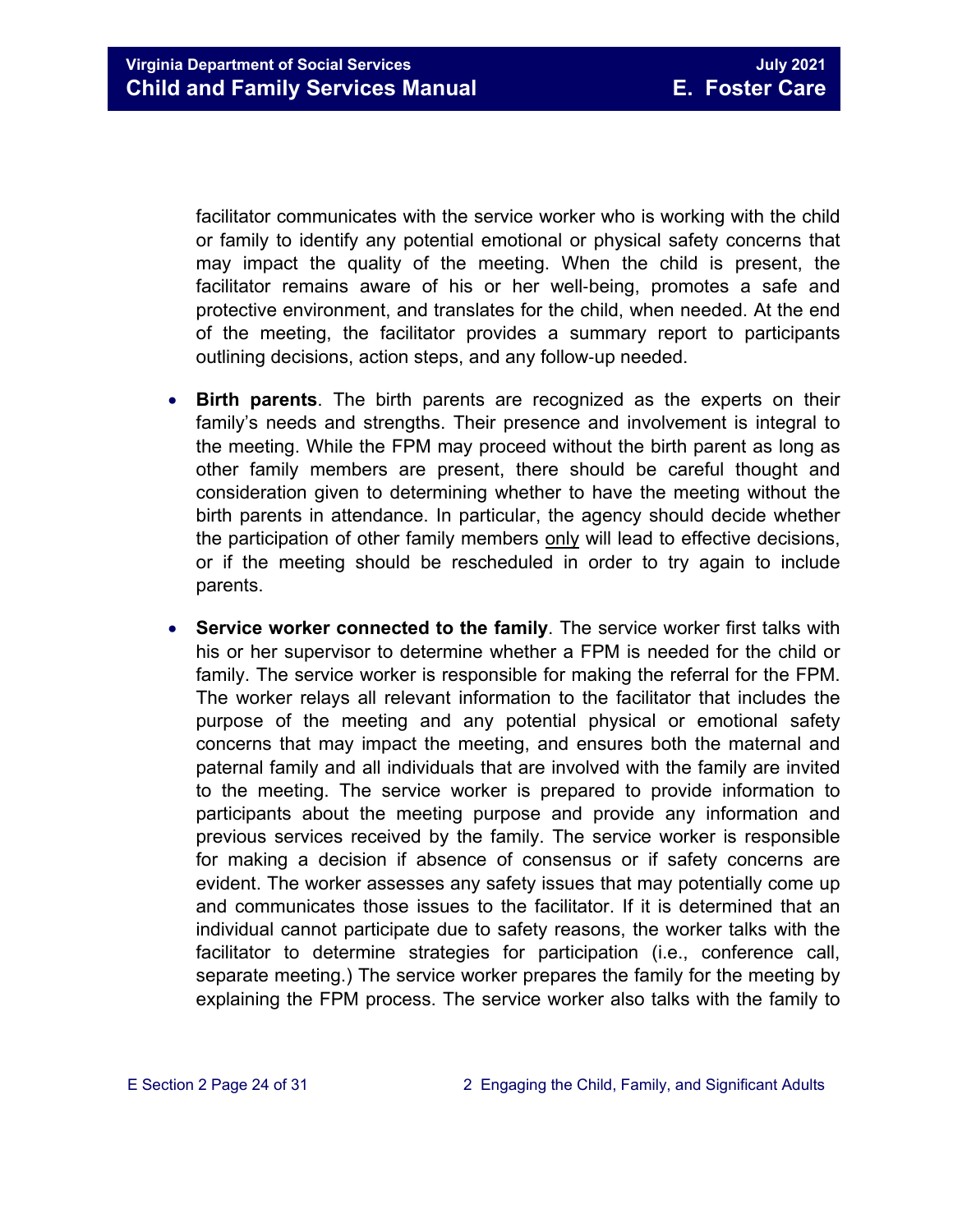determine whether child care arrangements have been made for the family during the FPM.

- **Child(ren)/Youth**. In deciding whether or not a child should participate, the service worker considers the child's developmental and chronological age and the parents' suggestions and concerns, and consults with others that have a working knowledge of the child's capacity, such as a therapist or counselor. It is recommended that youth 9 and older, unless otherwise determined, participate in FPMs. This does not preclude involving youth below age 9 if the service worker believes they have the capacity to participate. While all youth are consulted about meeting participants, some youth may not identify whom they would like to attend.
- **Extended family and non**‐**relative supports**. Both maternal and paternal relatives as well as non-relative supports are invited by youth, parents, and/ or the service worker as supports, to assist, and/ or to be a resource. Their participation is always supported and encouraged. Extended family members are also asked about other individuals involved with the family who may be a potential support.
- **Members chosen by the youth**. For youth *12* years of age and older, they shall be given the opportunity to choose up to two (2) members of the team that are not their service worker or their foster parent. The agency may reject the individual chosen by the youth only if the agency has reason to believe that the individual will not act in the best interest of the youth.
- **Current caregivers (kin, foster)**. These individuals are also seen as key team members who assist in providing information regarding the child's adjustment, progress, and needs, and assist with developing ideas and reaching a decision.
- **Supervisor**. The supervisor of the service worker connected to the family is responsible for being knowledgeable of the case. The supervisor utilizes the meeting as an opportunity to assess the strengths of their worker and identify areas in need of improvement. The supervisor serves as the expert about the process for accessing various services within their locality and ensures that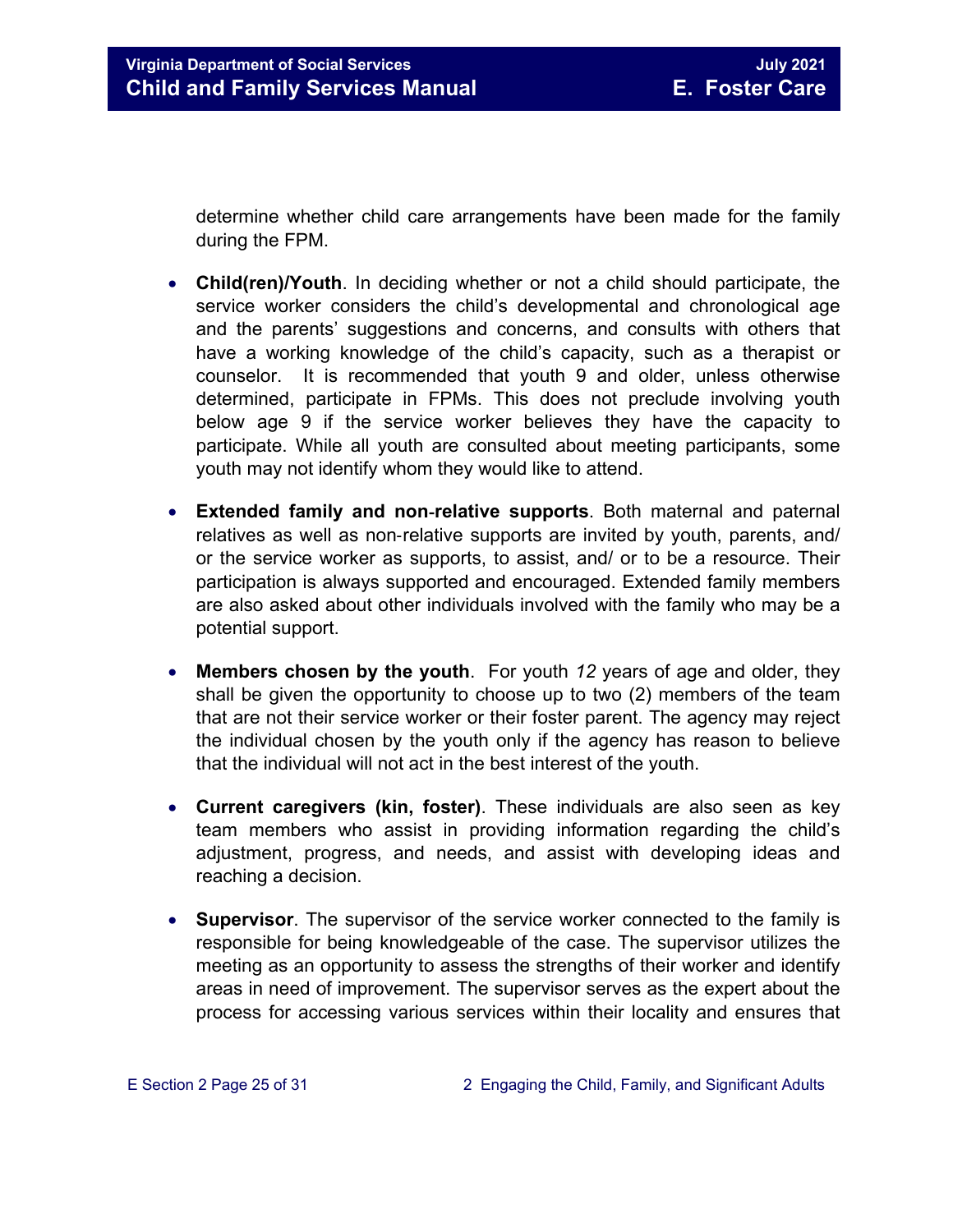all agency "non-negotiables" (issues that must be addressed by law, policy, or court orders) are addressed.

- **Community partners**. These individuals are defined by their identity as a member of the family's community whether based on neighborhood, ethnicity, religion, school, or other connection. They are invited by the agency and/or the birth parents, based on existing partnership to provide support, resource expertise, and an external perspective to decision making. Their presence in the meeting is agreed to by parents.
- **Service providers**. These are persons currently or previously involved with the family who come to the meeting prepared to discuss current or previous services provided to the child and/or family and any current or future recommended service needs.
- **Guardian ad litem (GAL) and CASA volunteers**. These court‐appointed representatives responsible for representing the child's best interest are invited to the FPM. These individuals often have useful information that can help inform the family engagement process. GALs can also give guidance and set parameters around legal issues that may be discussed during the meeting.
- **Other public agency staff**. This group may include home finding, independent living, family preservation staff, adoption staff, adult services staff, benefits workers, or others available to provide expertise/information depending on the purpose of the meeting and the type of FPM.

#### <span id="page-25-0"></span>**2.9.3 Scheduling Family Partnership Meetings**

The service worker and supervisor should discuss the convening and timing of an FPM. Requested meetings should be scheduled **within two (2) weeks** of the request, or as quickly as possible if safety issues are present. In scheduling these meetings, consideration should be given to the work schedules of parents and other relatives, transportation issues, availability of an interpreter when the parents' primary language is not English, need for child care, and any other barriers that might prevent parents and relatives from participating.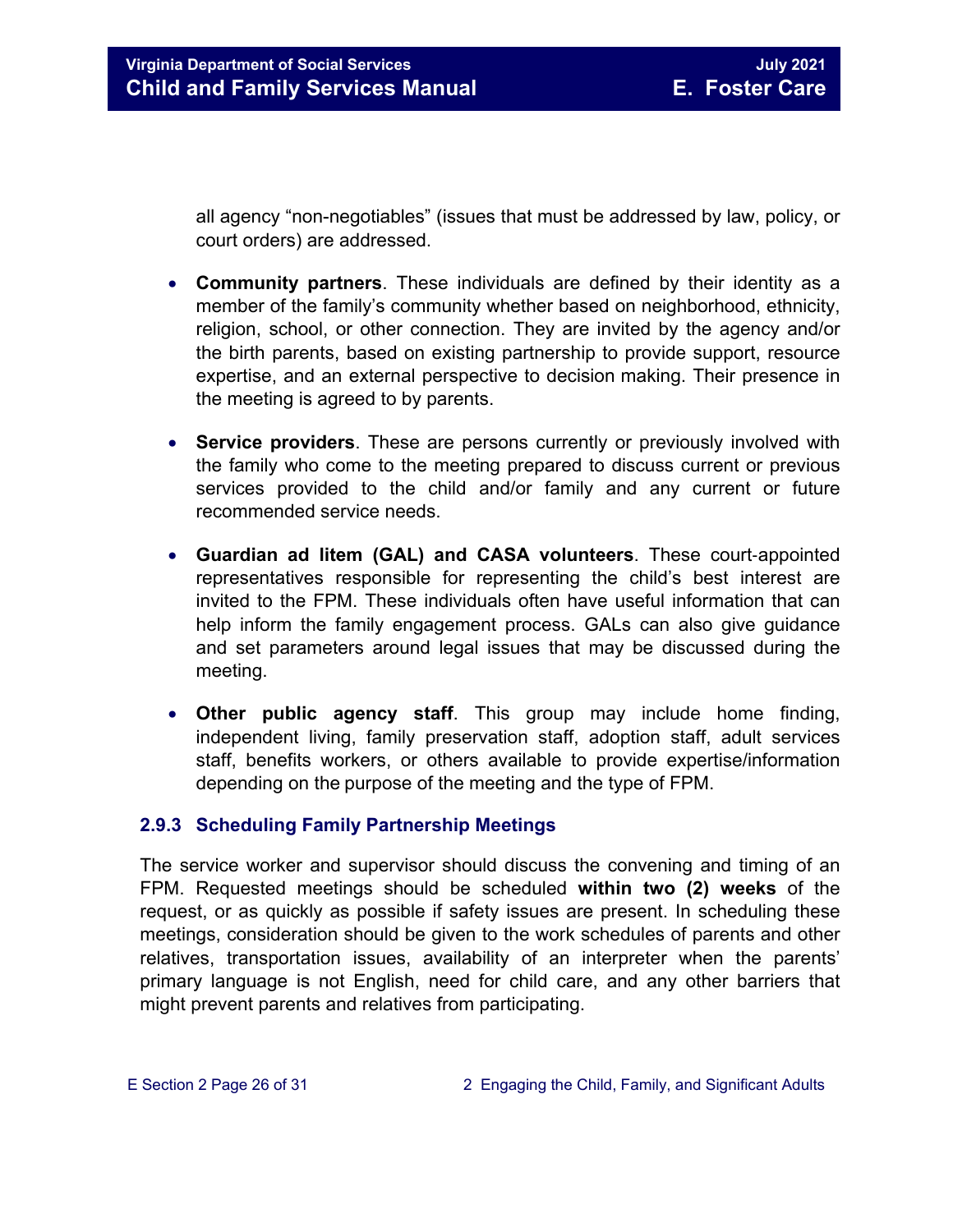#### <span id="page-26-0"></span>**2.9.4 Paying for Family Partnership Meetings**

Local Community Policy and Management Team (CPMT) policies may allow the use of State Pool funds to purchase services necessary to support a structured FPM e.g., trained facilitation.

#### <span id="page-26-1"></span>**2.9.5 Documenting the Family Partnership Meeting**

All FPMs shall be documented in OASIS, including participants, location, and recommendations. This information is ultimately linked to data on child and family outcomes in order to ensure continuing self-evaluation of the FPM process and its effectiveness. See guidance on Documenting Family Partnership Meetings.

## <span id="page-26-2"></span>**2.10 Using Child and Family Team Meetings**

FPMs are only one means to engage the family in decision making. They generally occur infrequently over the course of a case and, therefore, are not sufficient in and of themselves to ensure partnership with family. Additional strategies are needed. VDSS encourages the use of a regular CFTM as a continuation of the work of FPMs. These meetings include the youth, parents, extended family and all service providers. They provide a mechanism by which regular review of services and progress is shared among all the individuals involved in the case and where the family's needs and preferences routinely inform decision making.

In the matrix below, the FPM and CFTMs are compared and contrasted. The opportunities for family engagement, incorporation of voice and choice and teaming are addressed in both, but differences are also highlighted.

| <b>Comparison of FPM and CFTM</b>        |                                              |  |
|------------------------------------------|----------------------------------------------|--|
| <b>Family Partnership Meetings (FPM)</b> | <b>Child and Family Team Meetings (CFTM)</b> |  |
|                                          |                                              |  |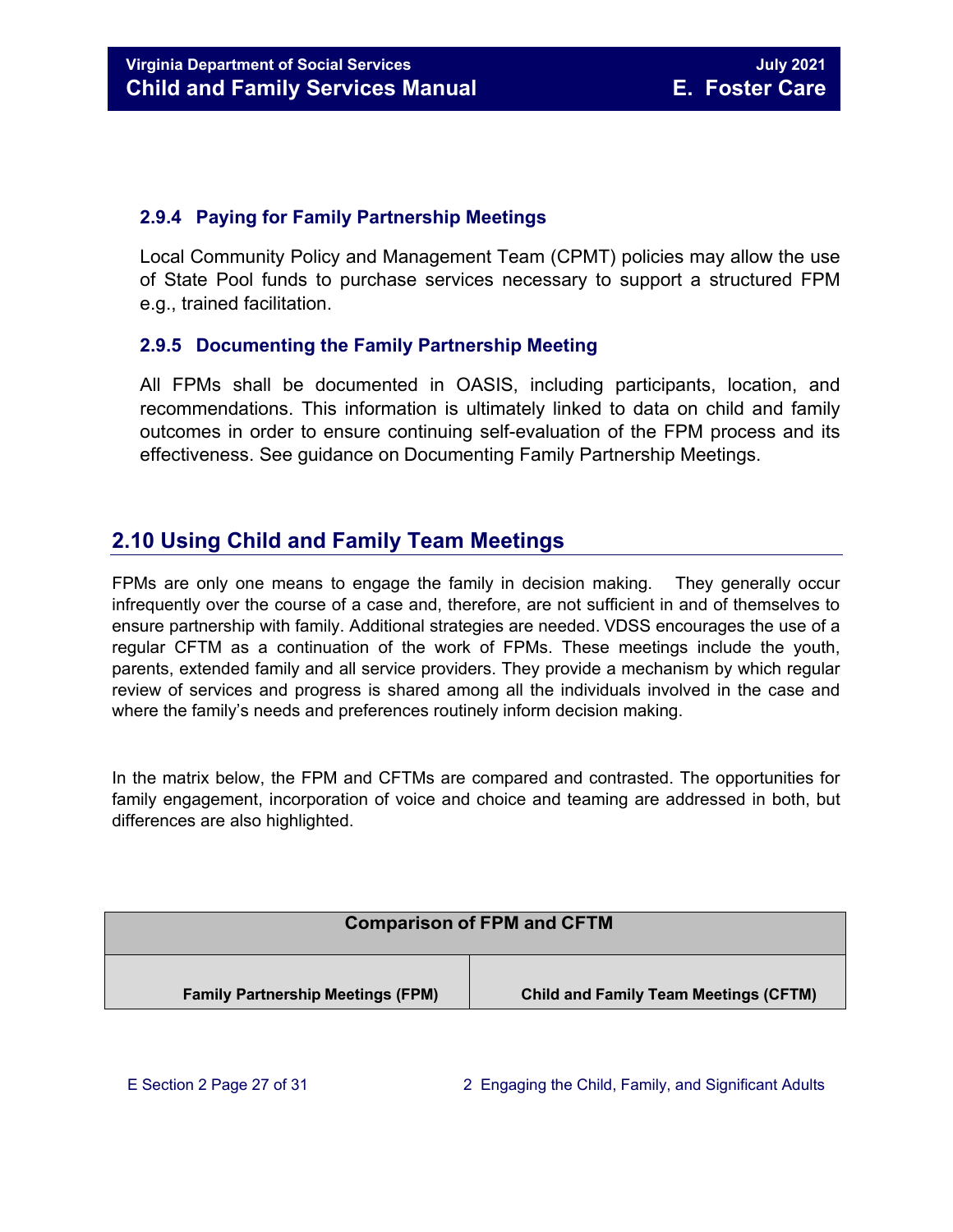٦

| <b>Purpose:</b> To involve birth families (parents and<br>extended family members) in all critical case<br>decisions and to ensure a network of support<br>for the child and the adults who cares for<br>him/her.                                         | <b>Purpose:</b> To involve birth families (parents and<br>extended family members) in on-going case<br>planning, monitoring and adjusting; to ensure that<br>all team members have access to all information<br>about the case; to ensure that all team members<br>understand the goal(s) of service provision and<br>the current plan to protect the child and to achieve<br>permanency; and to ensure a network of support<br>for the child and the adults who cares for him/her. |
|-----------------------------------------------------------------------------------------------------------------------------------------------------------------------------------------------------------------------------------------------------------|-------------------------------------------------------------------------------------------------------------------------------------------------------------------------------------------------------------------------------------------------------------------------------------------------------------------------------------------------------------------------------------------------------------------------------------------------------------------------------------|
| <b>When:</b> At the point that a critical case decision<br>must be made: potential child removal; potential<br>child placement change (placement disruption or<br>change in foster care goal); or reunification.                                          | When: As often as needed. Ideally, meetings will<br>be held at least monthly and the next one will be<br>scheduled at the end of the current one.                                                                                                                                                                                                                                                                                                                                   |
| Who: family and extended family; youth; social<br>worker; supervisor; family supports as identified<br>by the family; providers (maybe); attorneys<br>(maybe); CASA (maybe); eligibility worker<br>(maybe); community representative; FPM<br>facilitator. | Who: family and extended family; youth; social<br>worker; supervisor (maybe); family supports as<br>identified by the family; foster and adoptive family<br>or placement representative; school<br>representative; all treatment providers;<br>attorneys; CASA; eligibility worker (maybe)<br>Probation officer (if applicable), etc.                                                                                                                                               |
| Logistics: scheduling to maximize parent and<br>family participation; ideally held in neutral<br>location; consider use of conference calling;<br>and transportation and child care should be<br>provided by LDSS.                                        | Logistics: scheduling to maximize full team<br>participation, including parents, foster and<br>adoptive parents and critical extended family<br>members; usually held at LDSS or service<br>provider office; consider use of alternative<br>meeting space and/or conference calling; and<br>transportation and child care should be<br>addressed (meetings are scheduled in advance,<br>so, community hased or natural resources can he                                             |

Т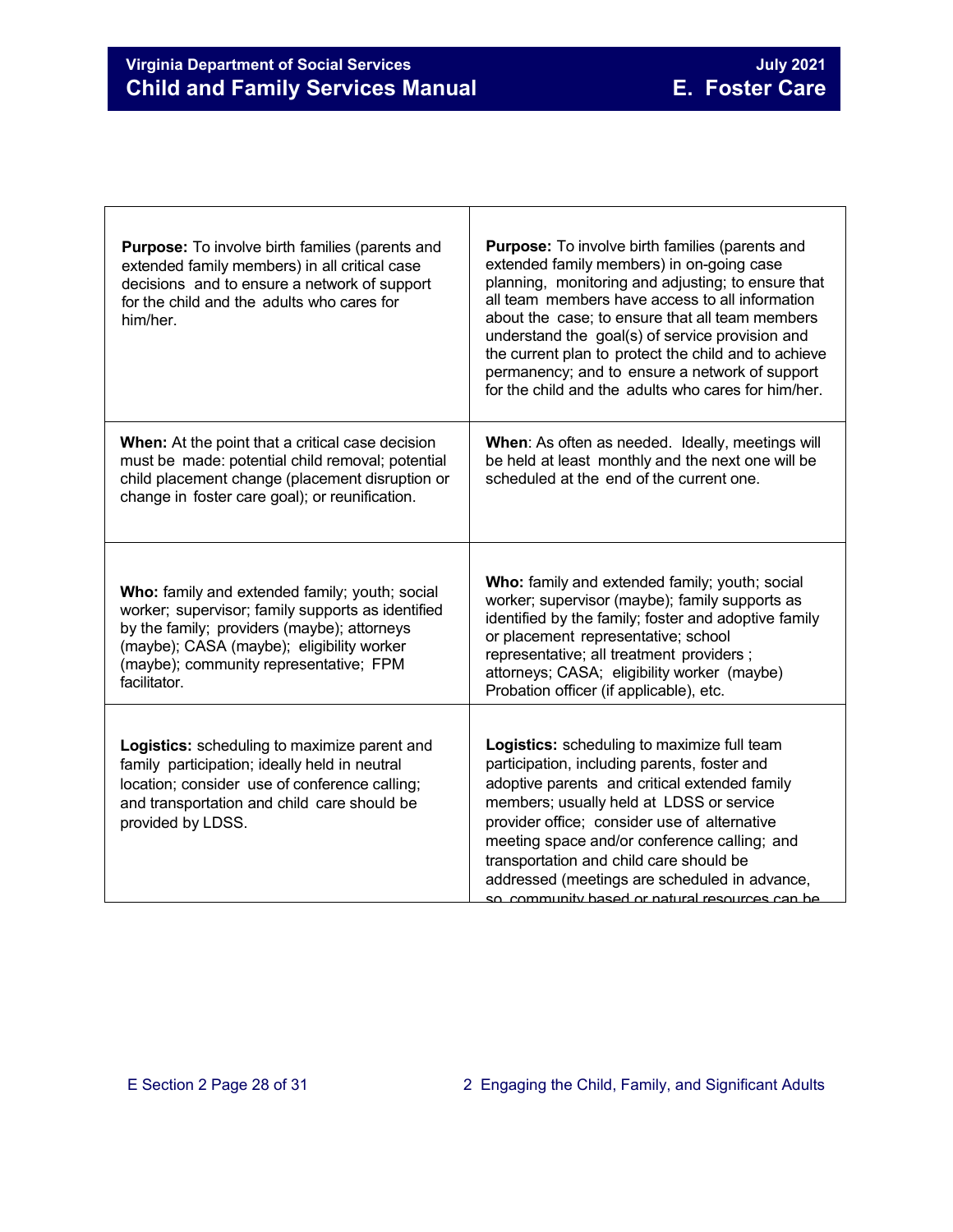## **Virginia Department of Social Services**<br> **Child and Family Services Manual Child and Family Services Manual E. Foster Care Child and Family Services Manual**

| Values based upon:                                                                                                                                                                                                                                                                                                                                                                                                                                                                       | Values based upon:                                                                                                                                                                                                                                                                                                                                                                                                                                                                                                                       |
|------------------------------------------------------------------------------------------------------------------------------------------------------------------------------------------------------------------------------------------------------------------------------------------------------------------------------------------------------------------------------------------------------------------------------------------------------------------------------------------|------------------------------------------------------------------------------------------------------------------------------------------------------------------------------------------------------------------------------------------------------------------------------------------------------------------------------------------------------------------------------------------------------------------------------------------------------------------------------------------------------------------------------------------|
| All families have strengths.<br>Families are the experts on<br>themselves Families can make well-<br>informed decisions about keeping<br>their children safe when supported.<br>Outcomes improve when families are<br>$\bullet$<br>involved in decision making.                                                                                                                                                                                                                          | All families have strengths.<br>Families are the experts on<br>themselves Families can make well-<br>informed decisions about keeping their<br>children safe when supported.<br>Outcomes improve when families are<br>involved in decision making.<br><u>A team is more canable of creative and </u>                                                                                                                                                                                                                                     |
| <b>Stages of the Meeting/ Agenda:</b>                                                                                                                                                                                                                                                                                                                                                                                                                                                    | <b>Stages of the Meeting/ Agenda:</b>                                                                                                                                                                                                                                                                                                                                                                                                                                                                                                    |
| Introduction: purpose and goal;<br>introduction of participants; and<br>meeting guidelines.<br>Identify the situation: Define the concern/<br>decision to be made.<br>Assess the situation: safety needs; risk<br>concerns; strengths and supports; hx of<br>services; participants' perception of the<br>situation; and worker recommendation(s).<br>Develop ideas: brainstorm in three<br>categories, placement/custody, actions to<br>provide safety, and services to reduce<br>risk. | Introduction: names and roles.<br>Review of progress: each team member<br>(starting with parents) provides an<br>update of progress made in the last<br>month and which serviced have been<br>completed and/or which treatment goal<br>have been met.<br>Identification of concerns/services<br>needing adjustment: each member<br>(starting with parents) addresses areas<br>of concern and/or what is not working<br>well or may need to be adjusted.<br>Review of goal(s): team explores fit<br>between progress, services and goals; |
| Reach a decision: consensus based<br>decision (if possible) and addressing                                                                                                                                                                                                                                                                                                                                                                                                               | team members (including family) make                                                                                                                                                                                                                                                                                                                                                                                                                                                                                                     |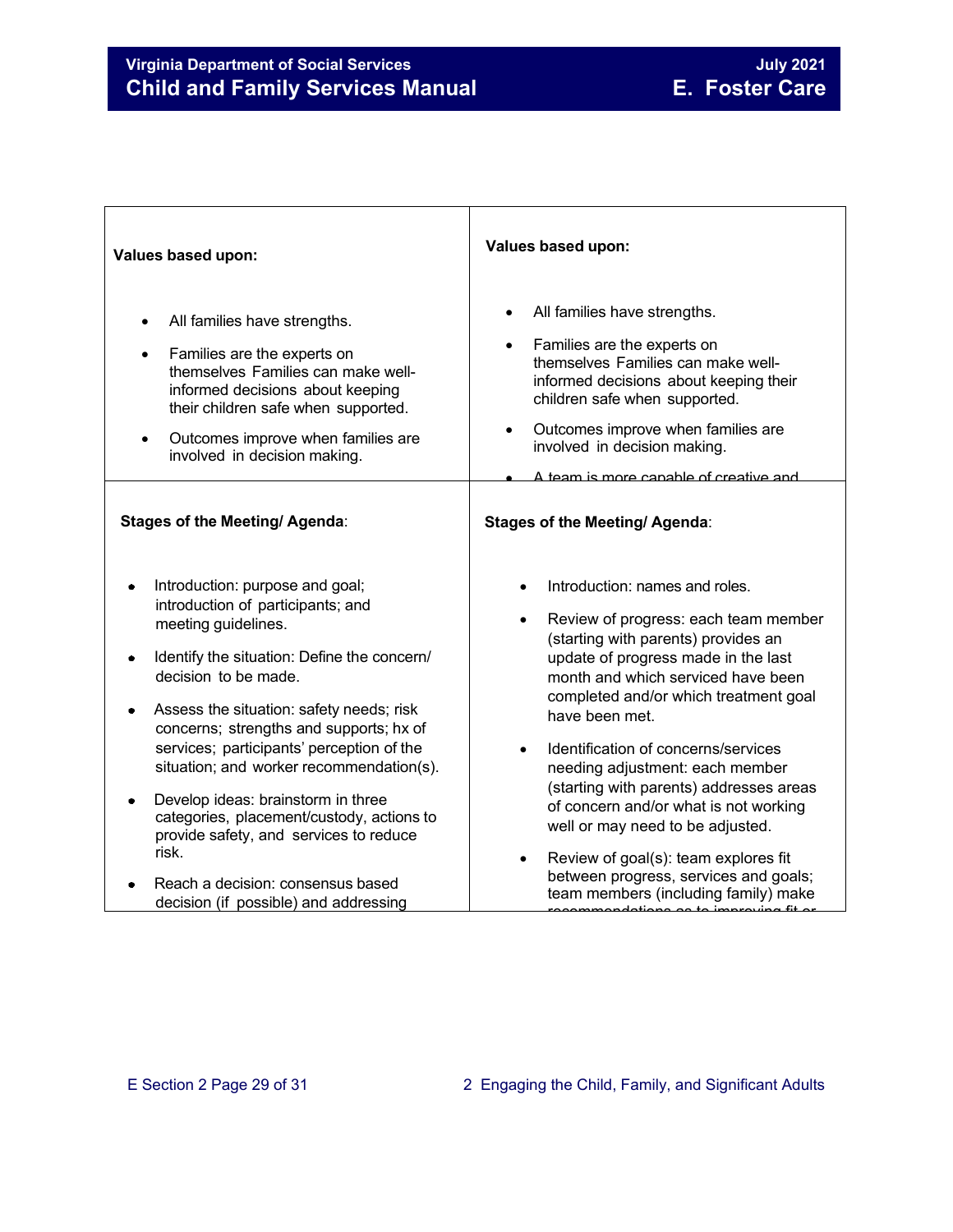## **Virginia Department of Social Services**<br> **Child and Family Services Manual Child and Family Services Manual E. Foster Care Child and Family Services Manual**

| <b>Summary of Differences:</b>                                                                                                                                                                                                                                                                                                                                                                     | <b>Summary of Differences:</b>                                                                                                                                                                                                                                                                                           |
|----------------------------------------------------------------------------------------------------------------------------------------------------------------------------------------------------------------------------------------------------------------------------------------------------------------------------------------------------------------------------------------------------|--------------------------------------------------------------------------------------------------------------------------------------------------------------------------------------------------------------------------------------------------------------------------------------------------------------------------|
| Led by a facilitator.<br>Supervisor as well as service worker<br>attend. Family participation is the most<br>critical aspect Extensive pre-work<br>ensures family is engaged in the<br>meeting process.<br>Formal and informal supports are<br>invited and are part of the team.<br>Agenda and meeting process are<br>standardized and more formal (reflect<br>importance of decision being made). | Led by service worker.<br>Supervisor does not always<br>attend; Parent and youth<br>participation is critical.<br>Extended family participates as the family<br>wishes or as makes sense.<br>Agenda is informal.<br>Outcome is action plan for the next several<br>months leading to permanency or safe<br>case closure. |
| <b>Benefits of FPMs:</b>                                                                                                                                                                                                                                                                                                                                                                           | <b>Benefits of CFTMs:</b>                                                                                                                                                                                                                                                                                                |
| Families who are treated with respect can<br>contribute more concretely to the<br>identification of their family and children's<br>needs.<br>When families and extended families are<br>part of the decision making process, they<br>are more likely to participate in services to<br>keep their family together or to complete<br>tasks in order to have their children safely<br>returned.       | Provides a mechanism for insuring:<br>ongoing family engagement and<br>ongoing teaming.<br>Ensures timely monitoring and<br>۰<br>adjustment of services.<br>Increases parent, child and extended family<br>buy-in.<br>Speeds progress towards permanency or<br>case closure.                                             |
| Children are protected through the                                                                                                                                                                                                                                                                                                                                                                 | Team decision making results in high                                                                                                                                                                                                                                                                                     |